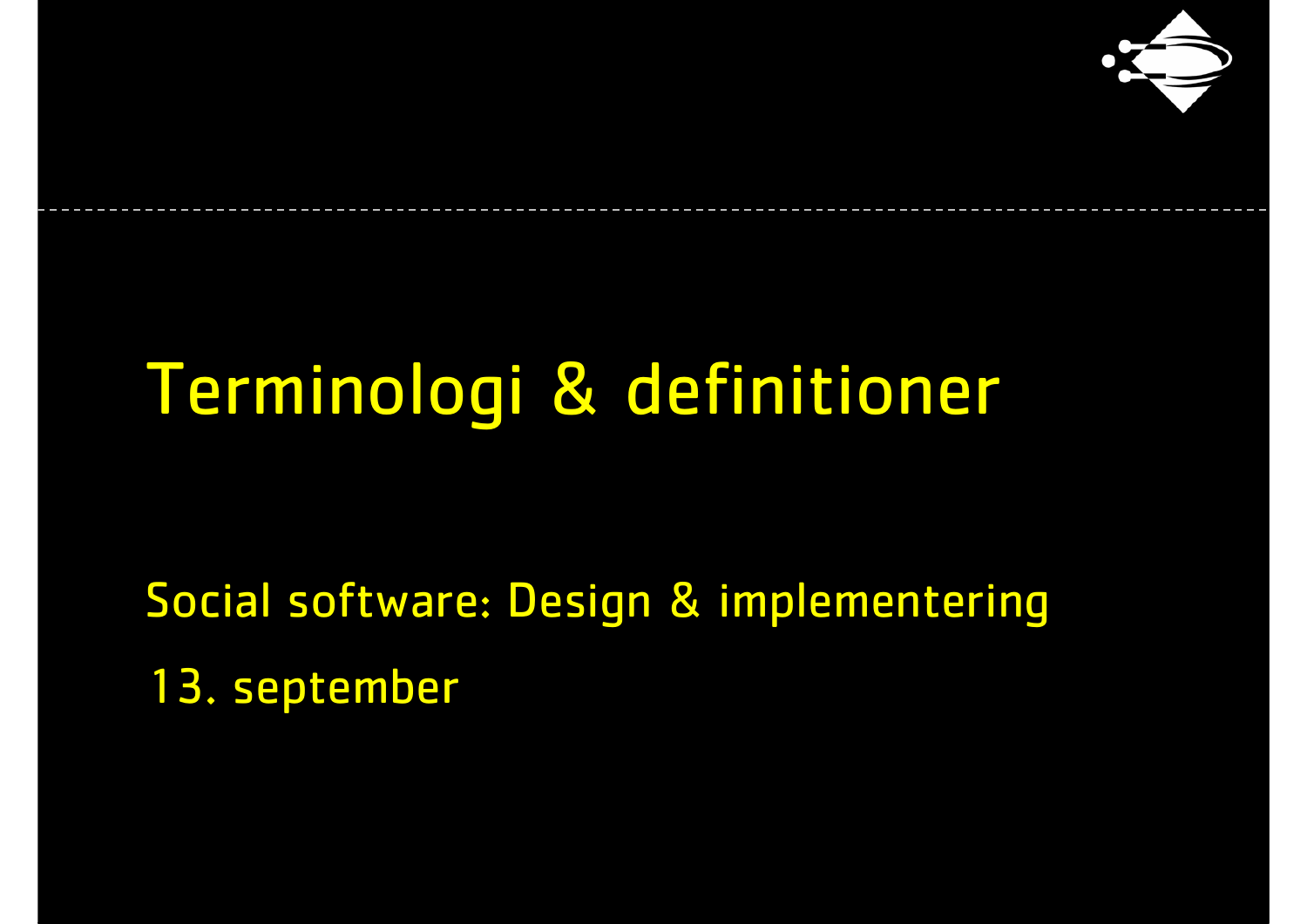

# Agenda

#### En tour de force gennem definitioner af

- > Social software
- > Sociale medier
- > Web 2.0

Ikke-socialt software?

Øvelser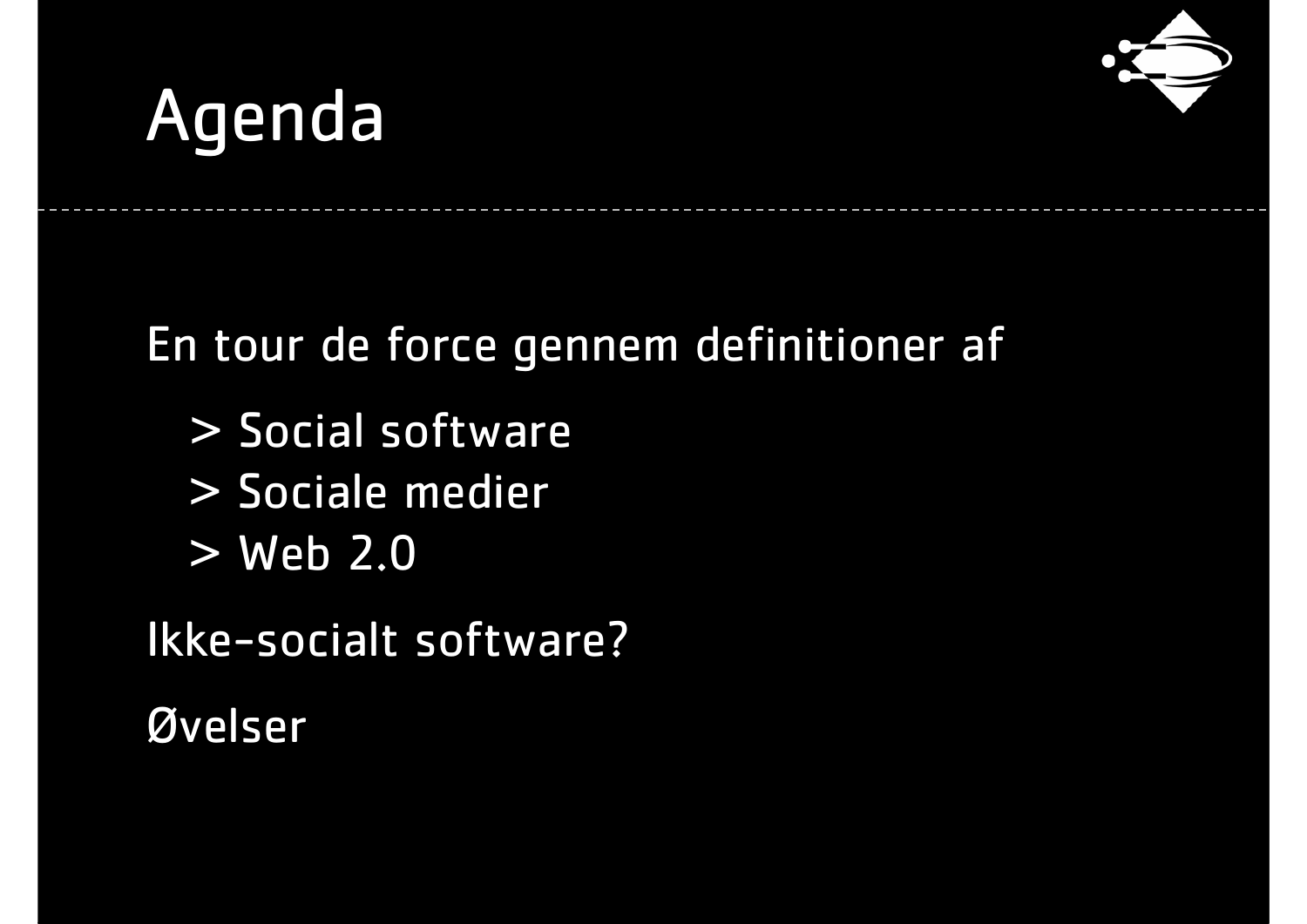#### "Maybe a definition is fundamentally impossible (…)"

Rick Thomas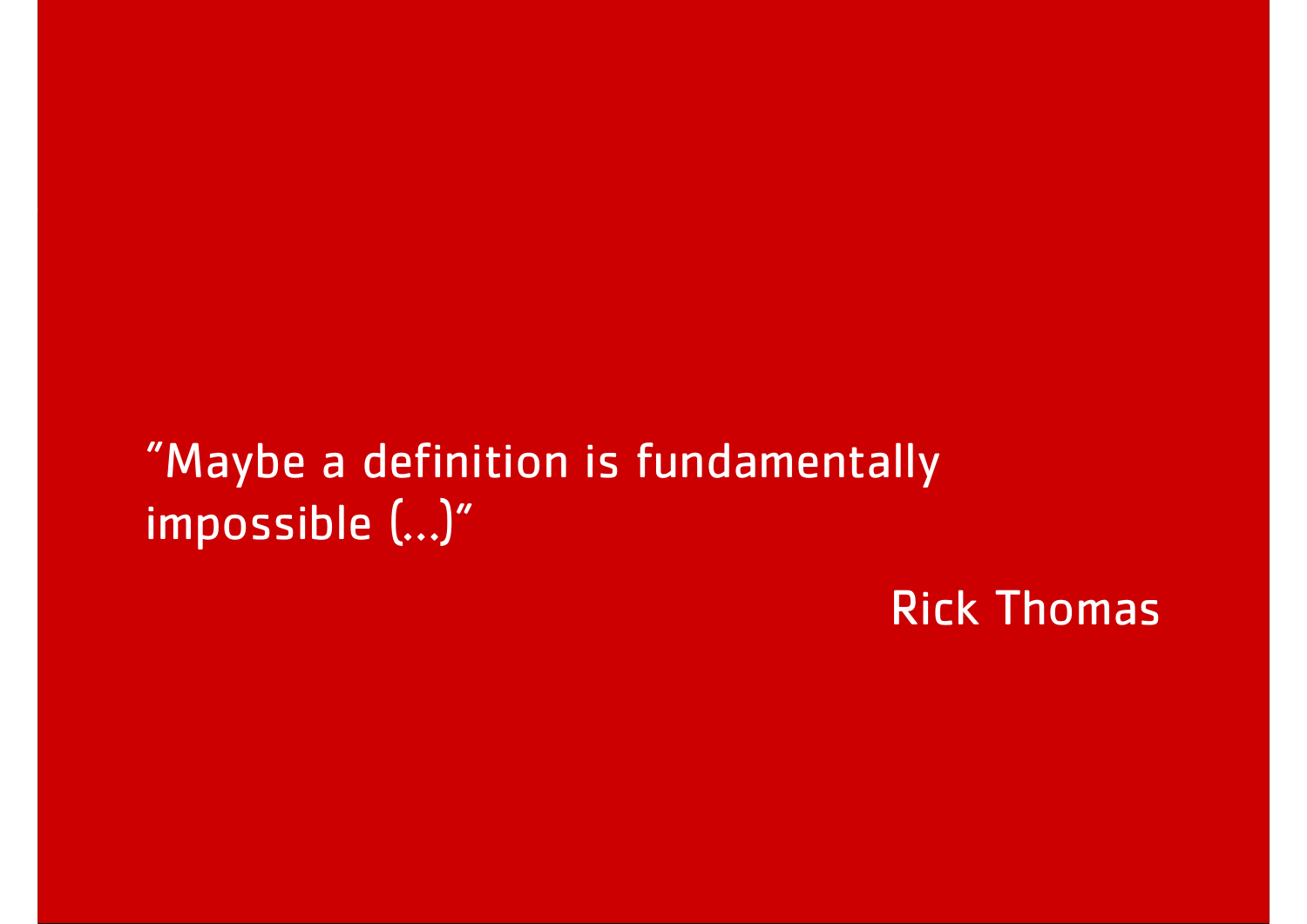

#### Vi diskuterer løbende definitionerne mod:

- > E-mail
- > Del.icio.us
- > En weblog
- > Guitar Hero
- > En telekonference
- > En rødvinsmiddag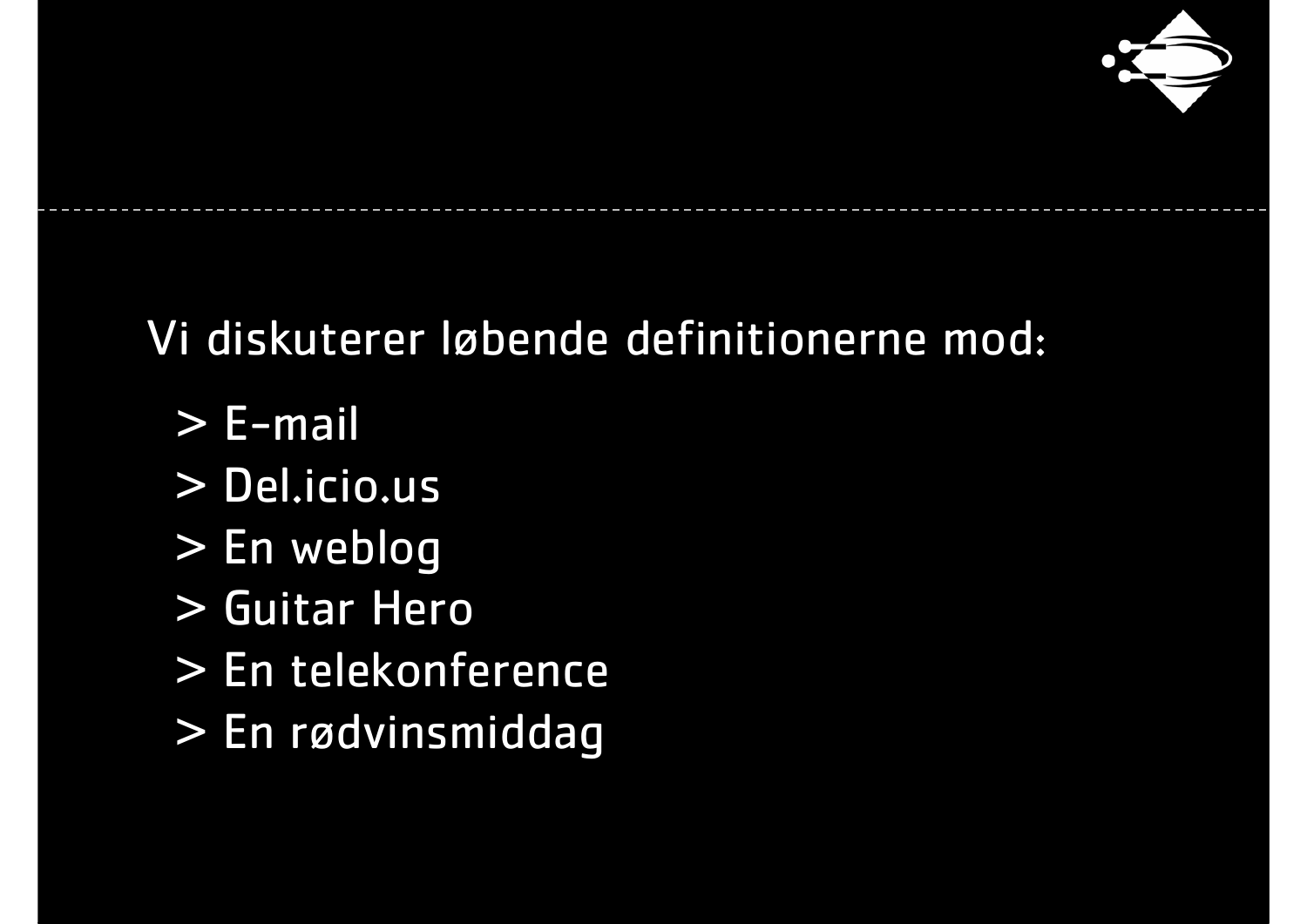

# Formål

#### Skabe orden i kaos Give kritisk distance til definitionerne Skabe forståelse for de mange definitioner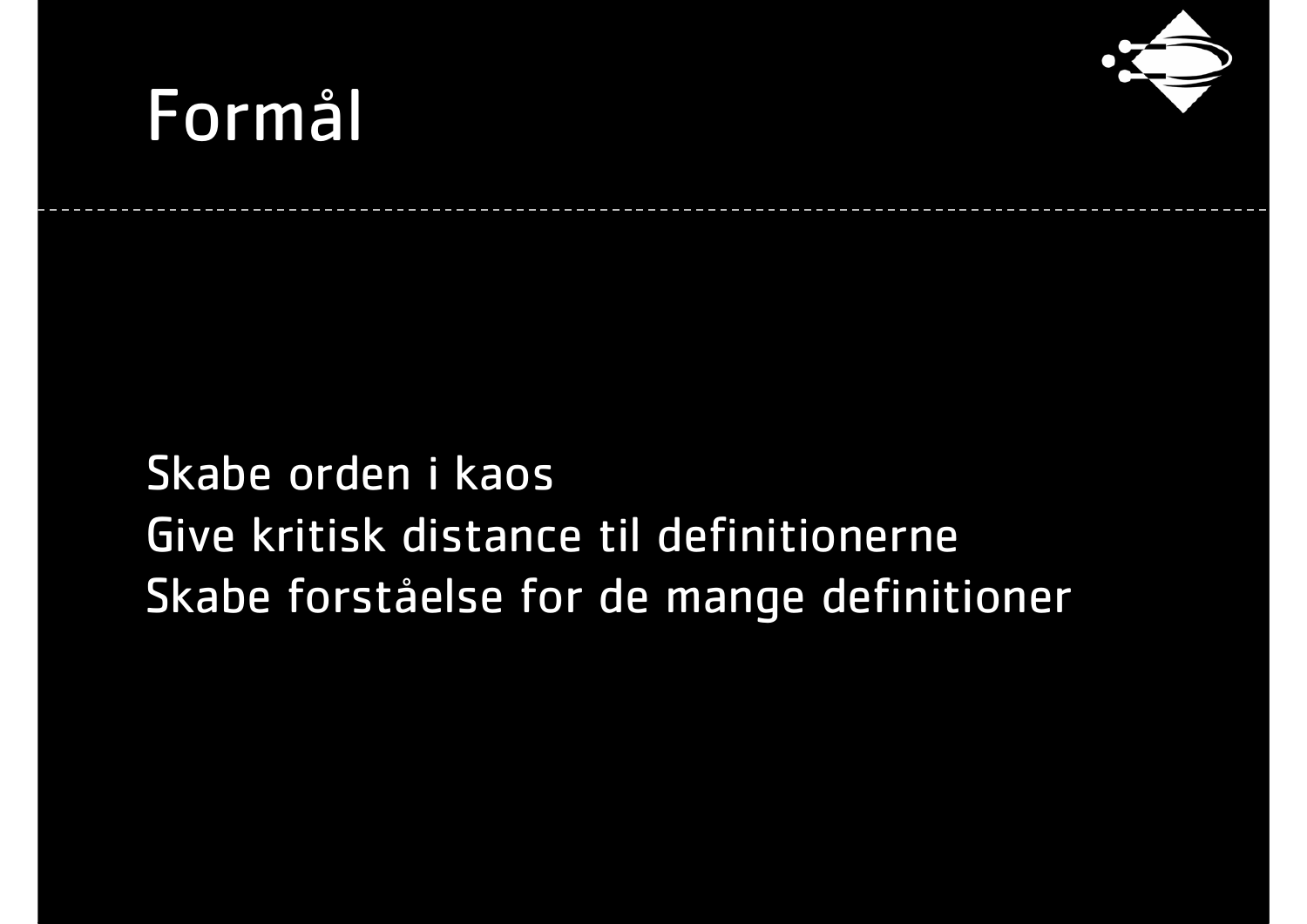

© Scott Adams, Inc./Dist. by UFS, Inc.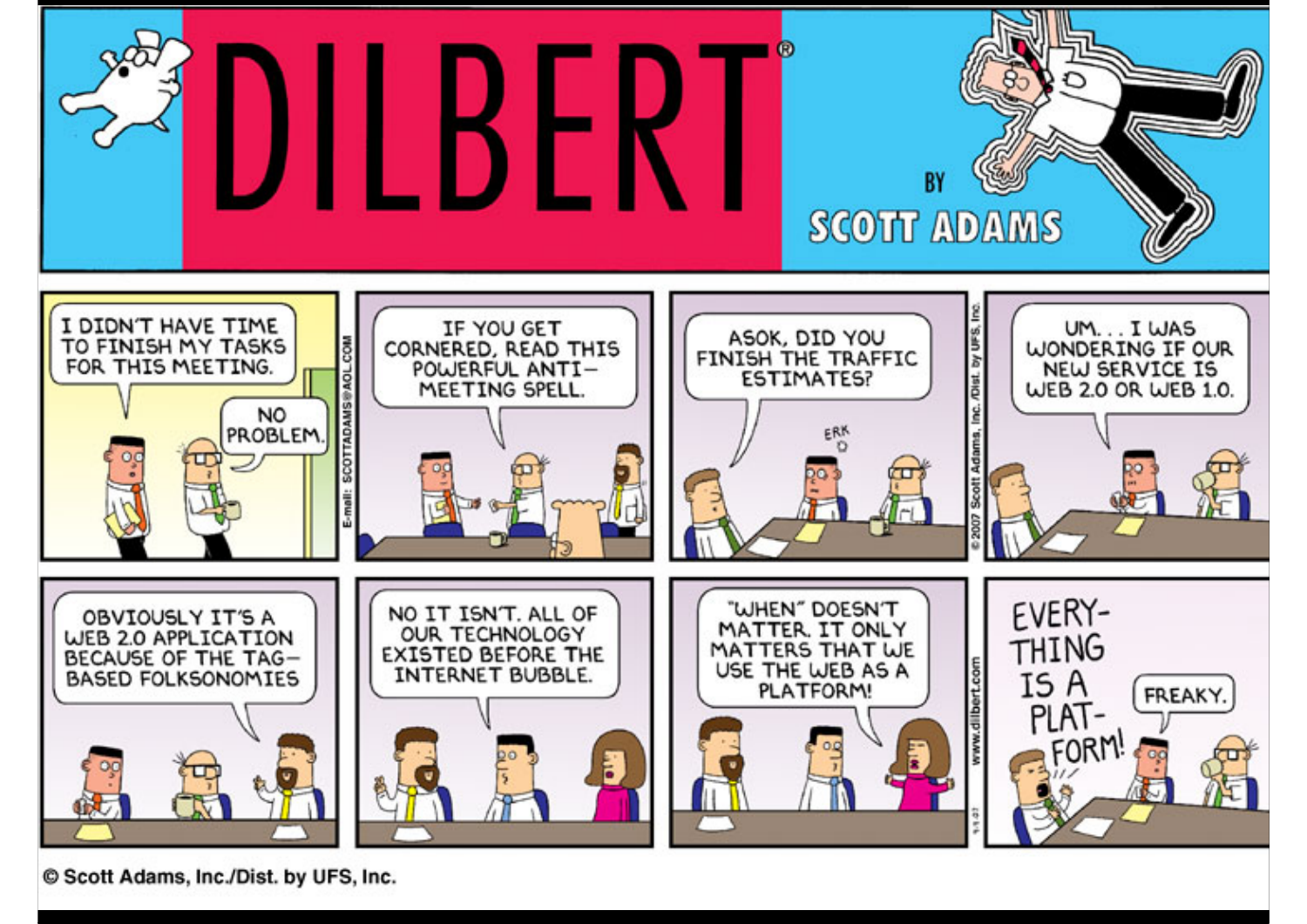

#### Et Dilbert-agtigt eksempel på en definition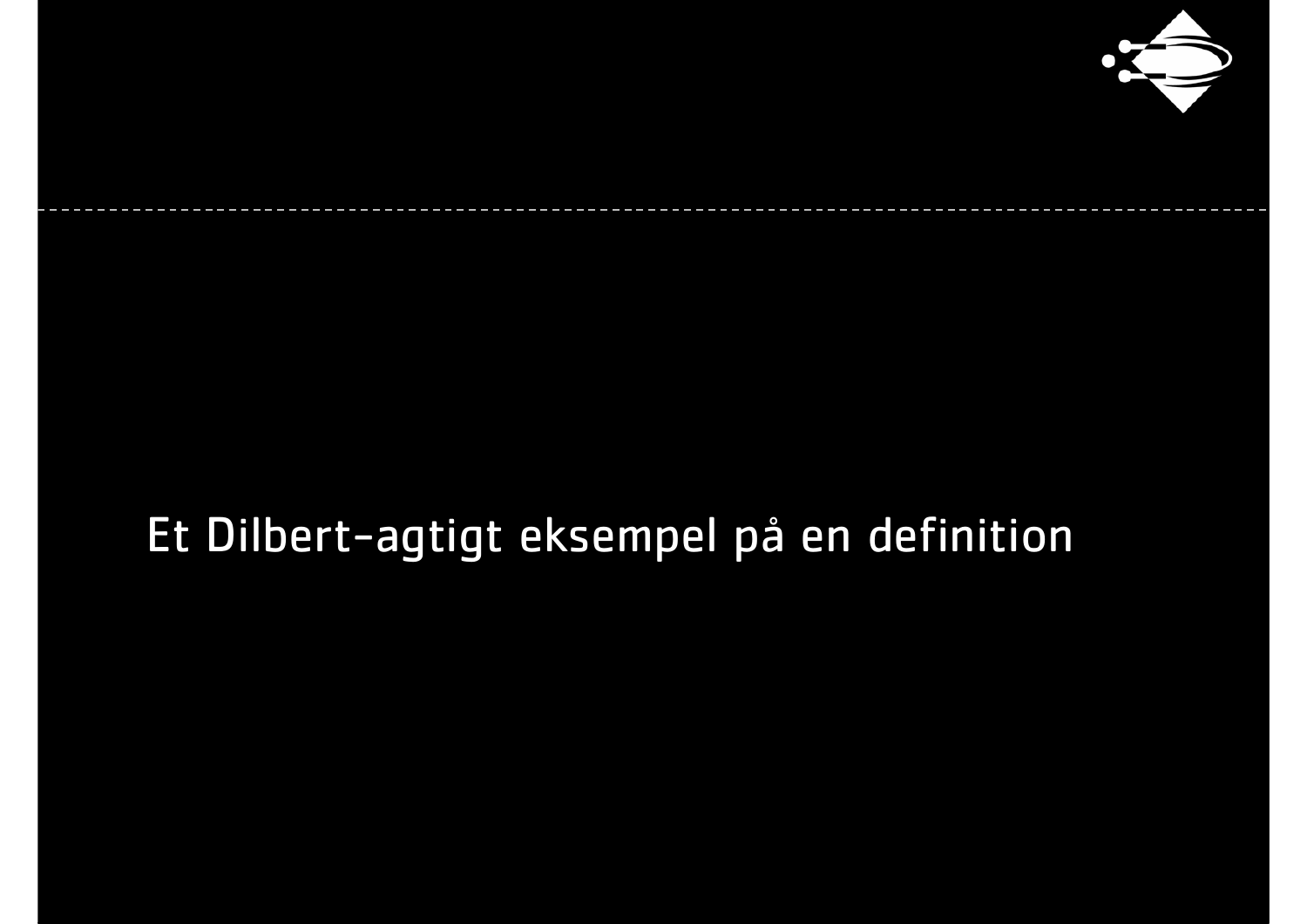

I prefer the succinct "The Web as Platform", because I can then fill in the blanks depending on who <sup>I</sup>'m talking to. For corporate people, the Web is a platform for business. For marketers, the Web is a platform for communications. For journalists, the Web is a platform for new media. For geeks, the Web is a platform for software development. And so on.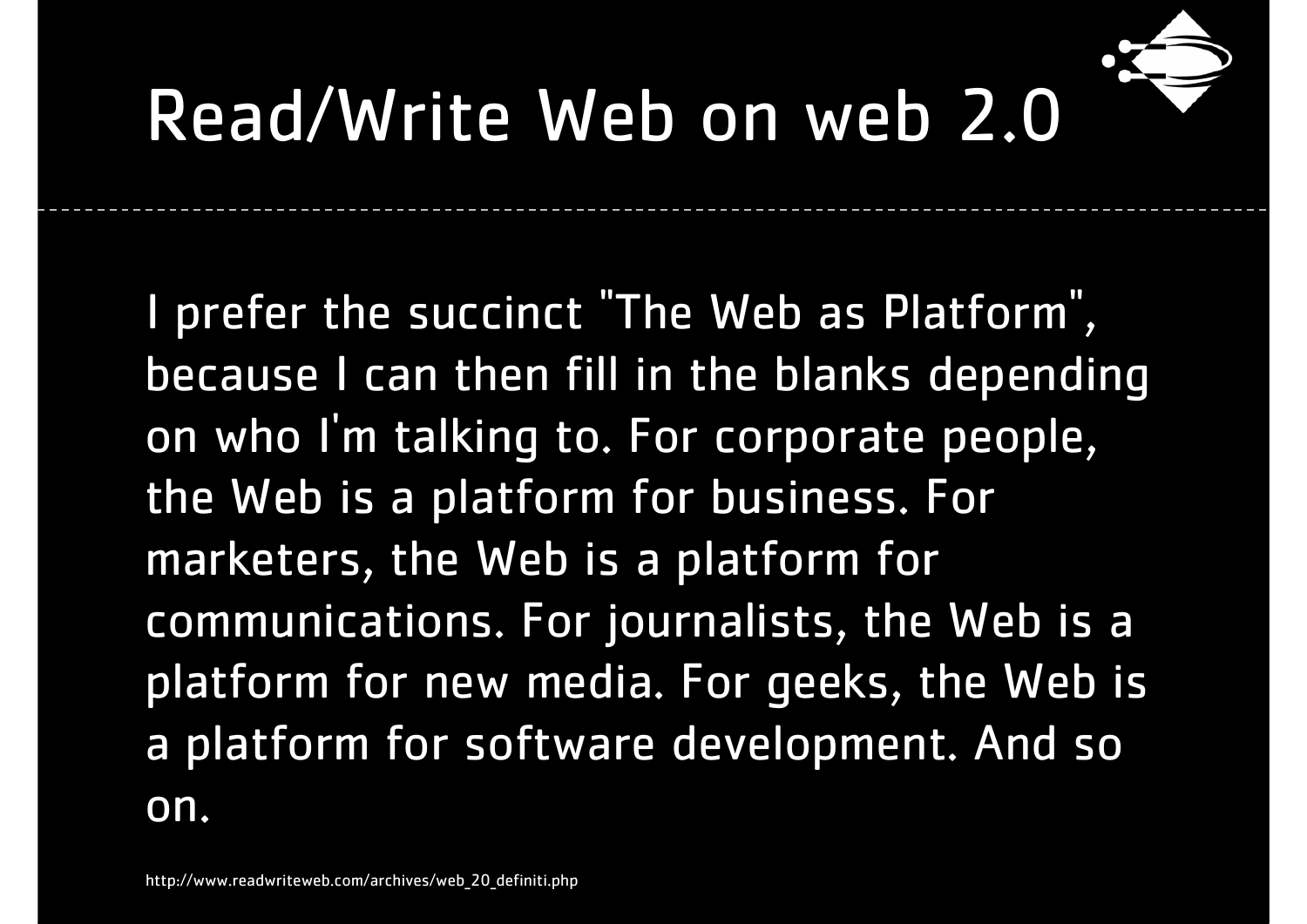# Social software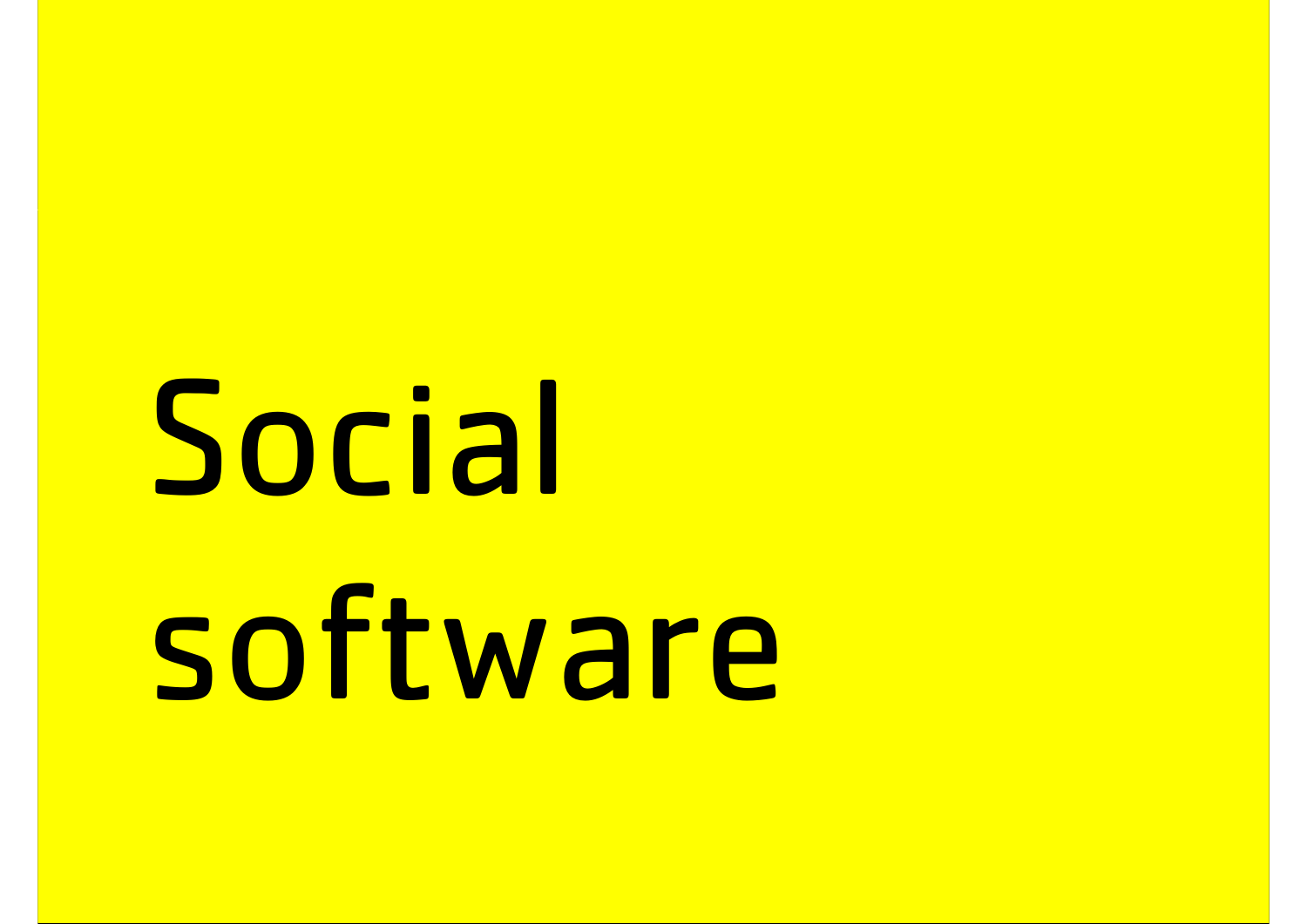

#### Common sense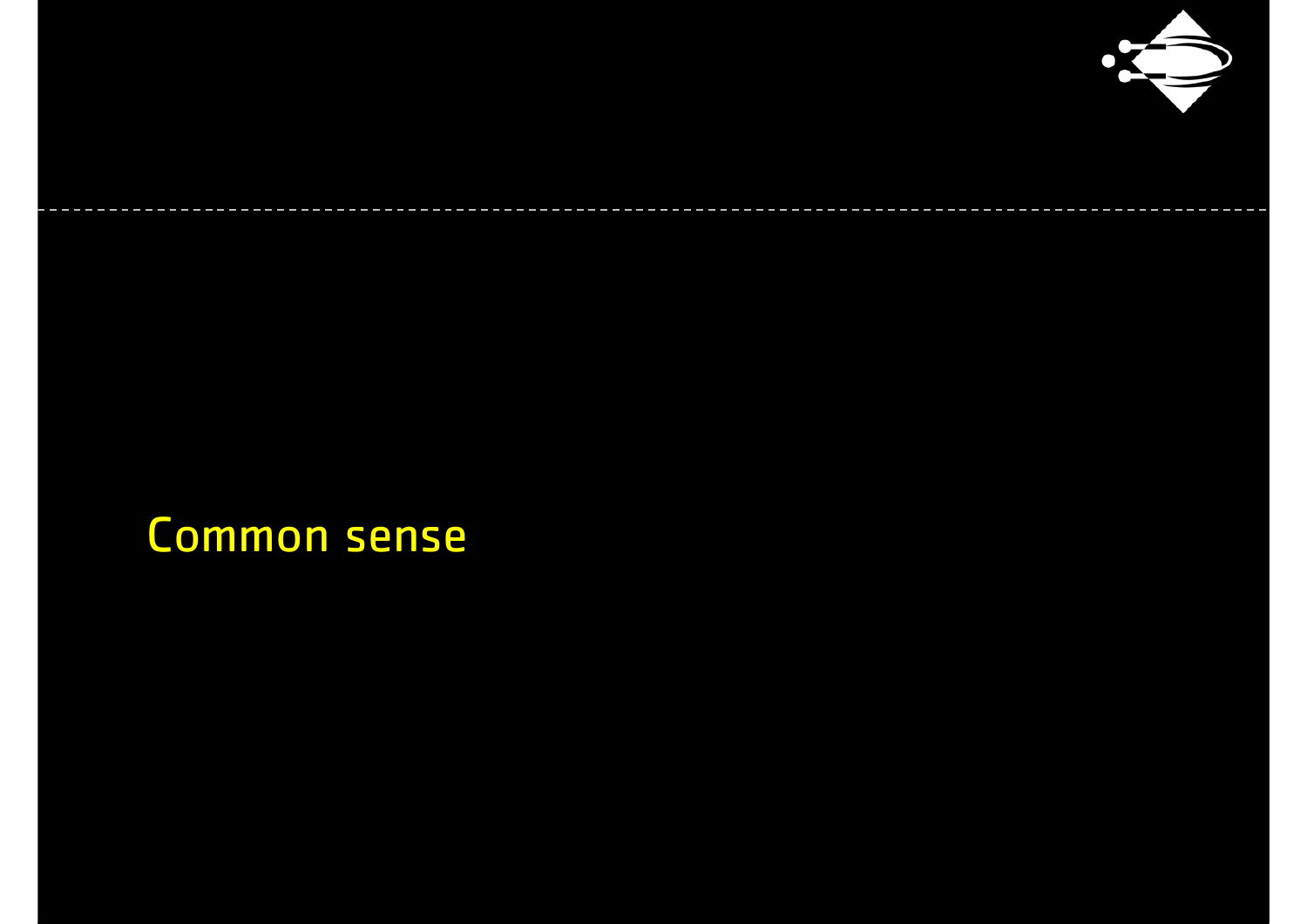

## Common sense

"An attempt to distill the commonality between Online Communities, Computer-Supported Collaborative Work, and newer classes of software like Meetup.com [...]"

http://www.usemod.com/cgi-bin/mb.pl?SocialSoftware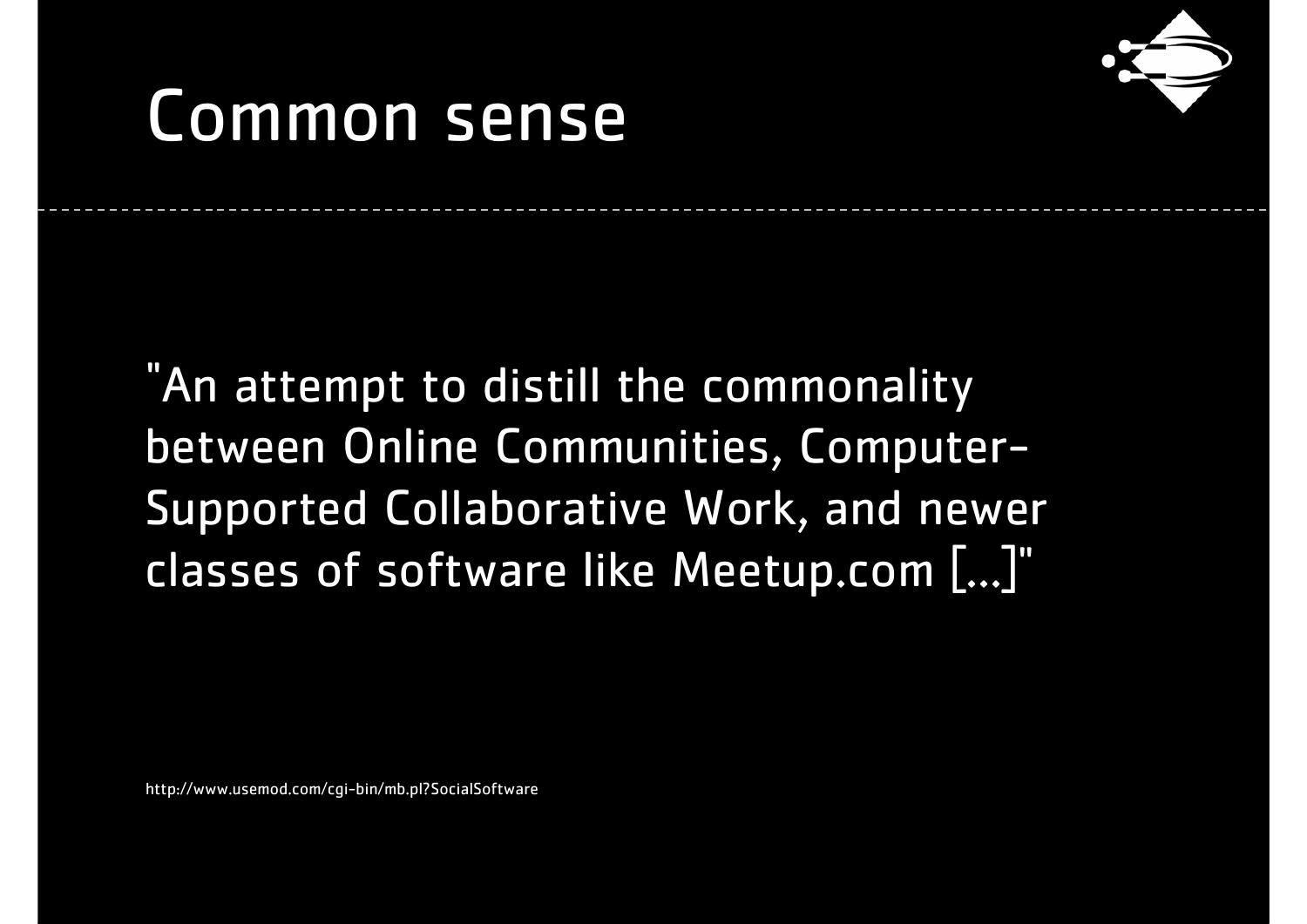

### Defineret i modsætning til Groupware Drexler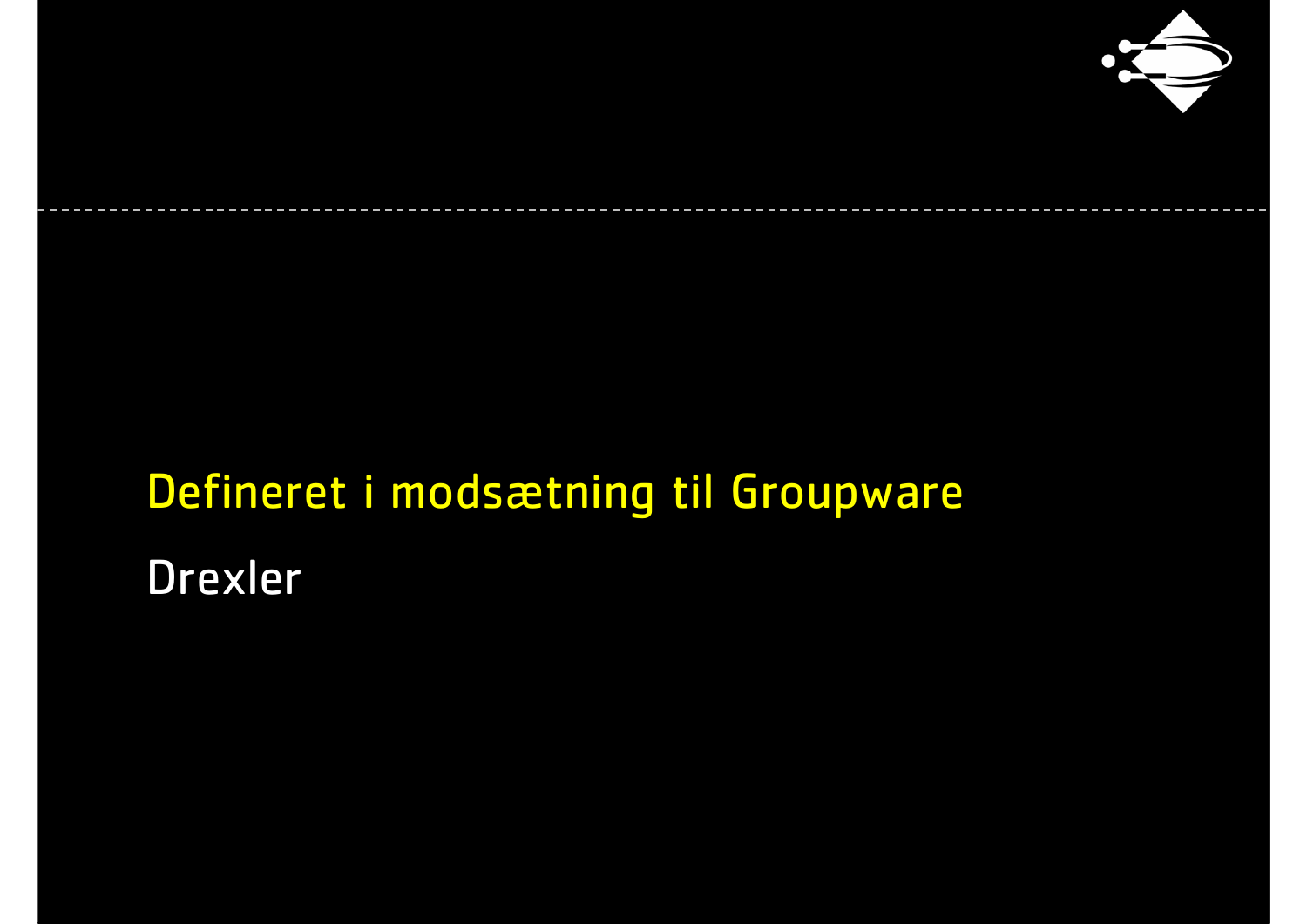

## **Groupware**

#### "Intentional group processes plus software to support them." (Johnson-Lenz)

http://www.lifewithalacrity.com/2004/10/tracing the evo.html

#### "Software that integrates work on a single project by several concurrent users at separated workstations" (Wikipedia)

http://en.wikipedia.org/wiki/Groupware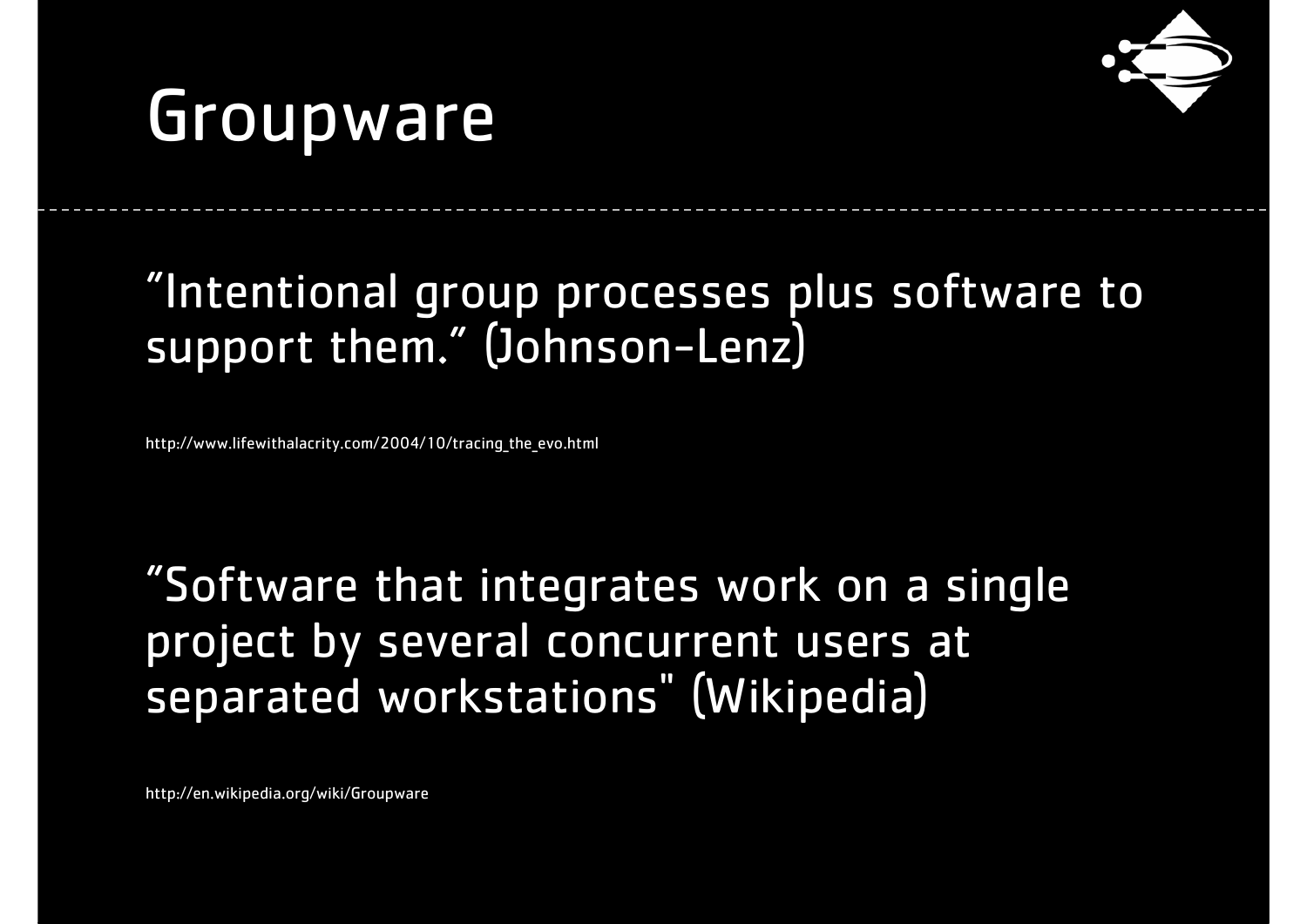

## **Drexler**

### Social software er "Society-scale" (i modsætning til group-scale)

http://www.lifewithalacrity.com/2004/10/tracing\_the\_evo.html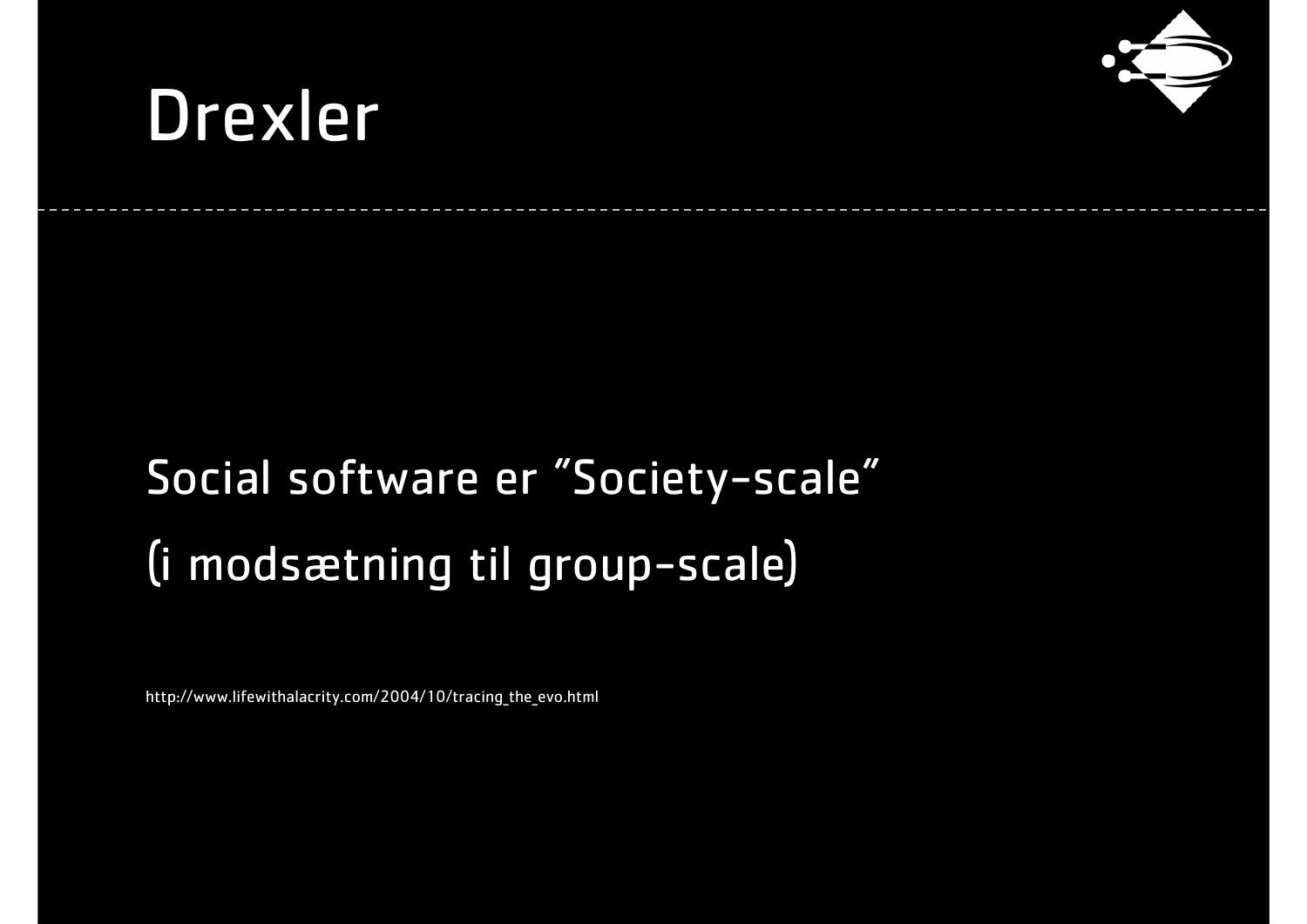

Og så var Groupware ifølge mange blevet lig med business-løsninger.

"Thus today almost any software that supports multiple users can somewhat legitimately say that they are 'groupware'." (Allen)

http://www.lifewithalacrity.com/2004/10/tracing the evo.html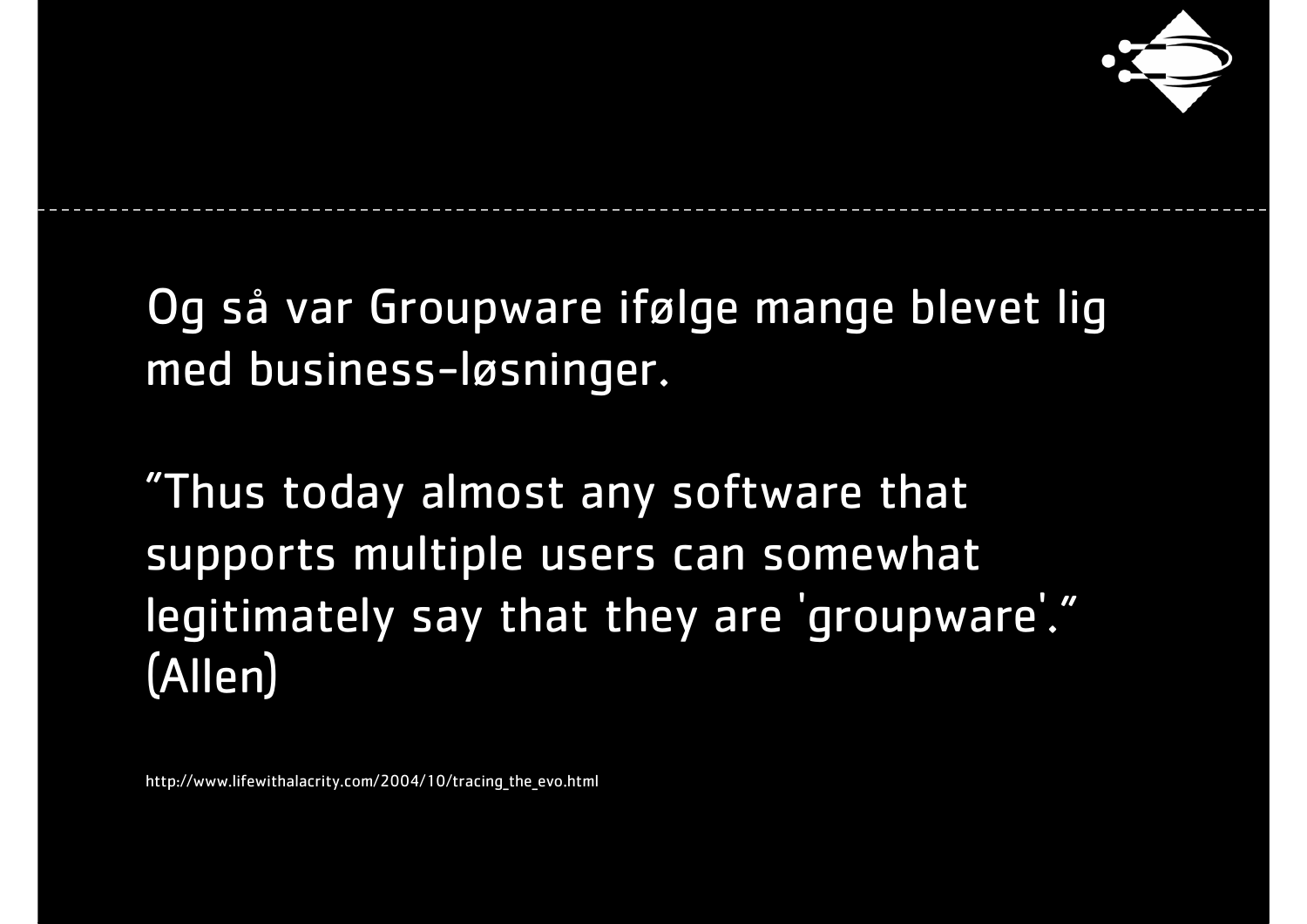

#### Det humane

Matt Jones Ross Mayfield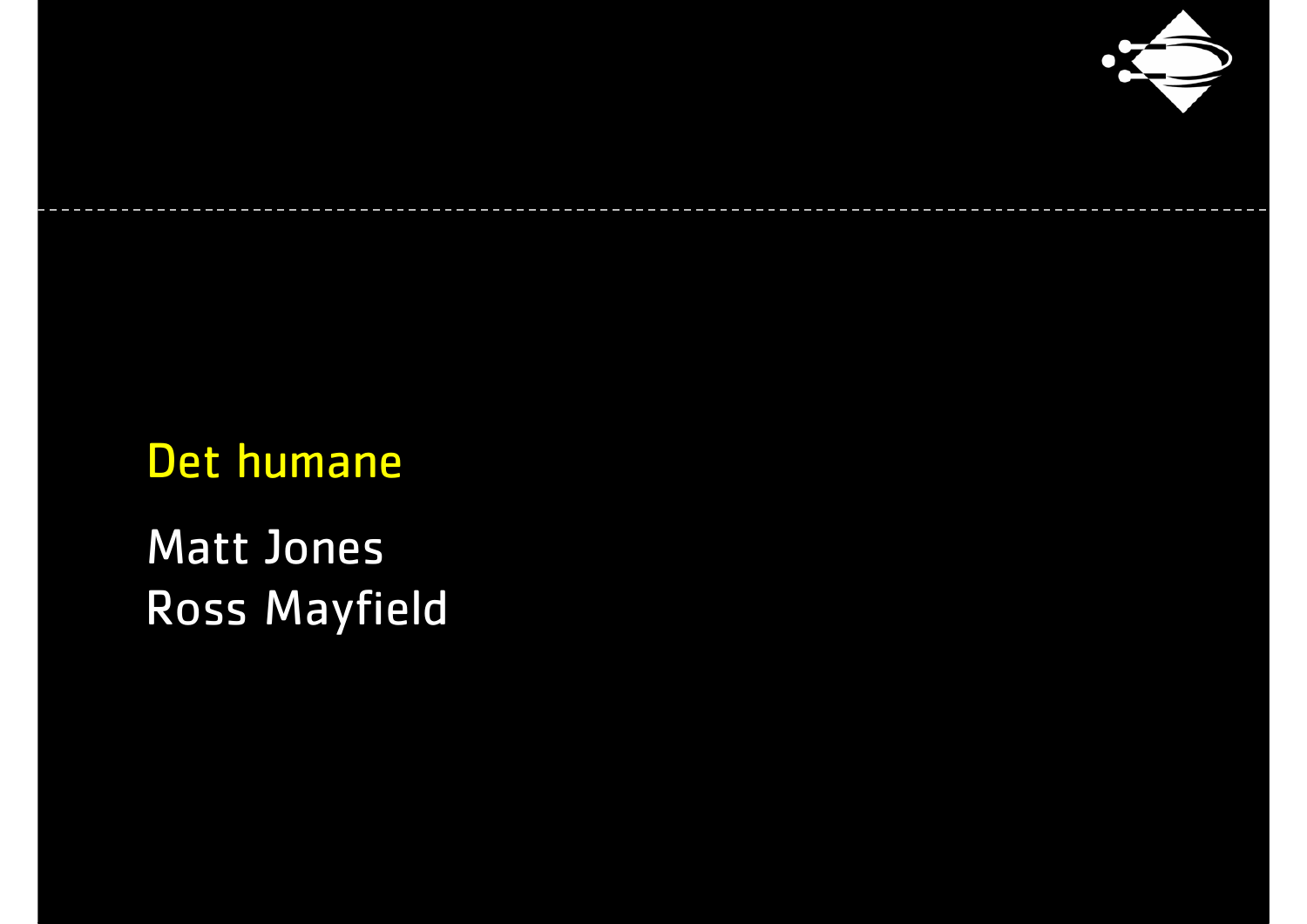

# Matt Jones (1)

"Usenet and groupware apps were designed to scale from a technical and business point of view, not from a social point of view. That's why they sucked, because they didn't look at how humans work on social scale […] we're looking much more to the real world being helped by software than software simulating <sup>a</sup> perfect system that we adapt to."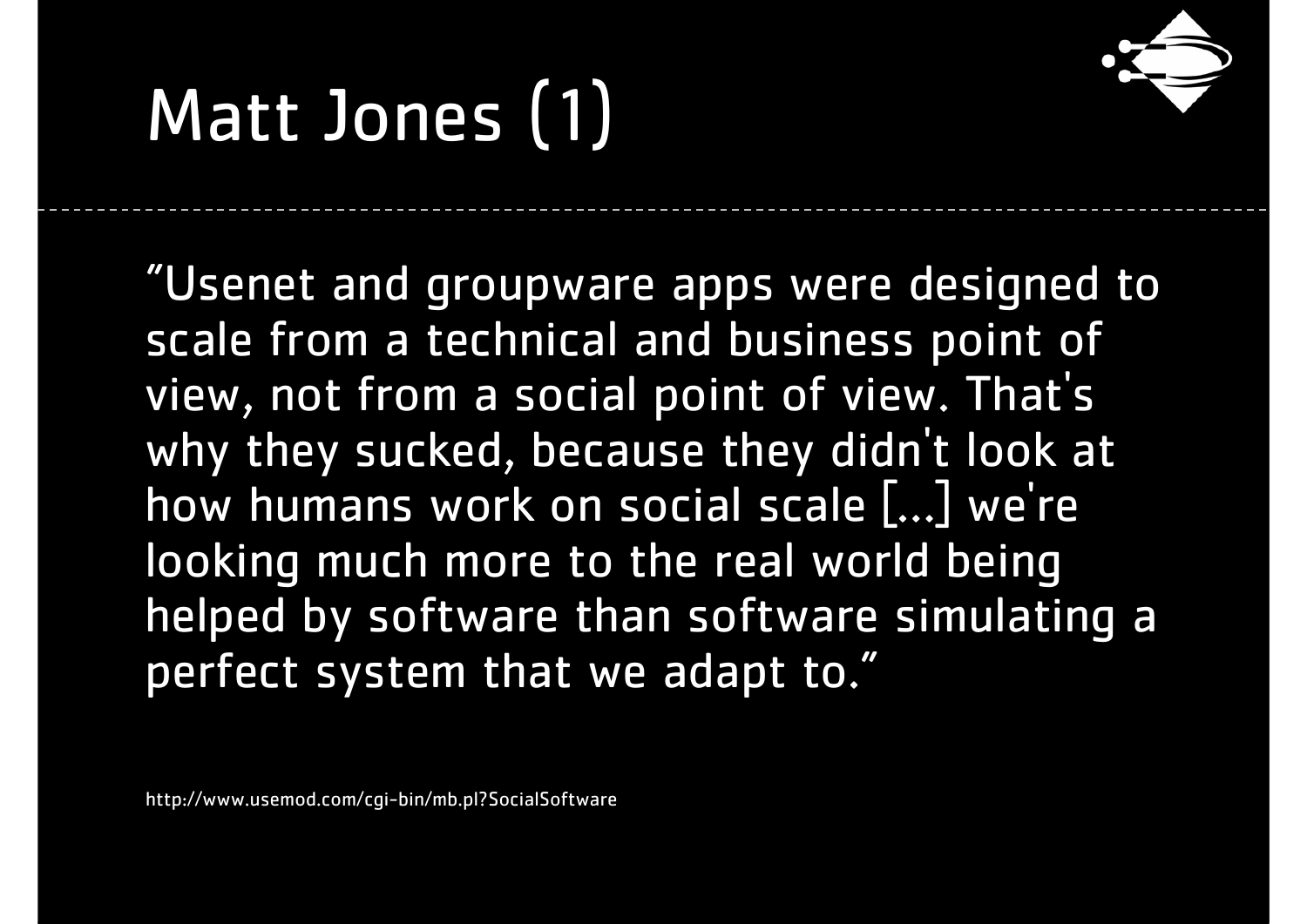

# Matt Jones (2)

#### "Software that's better because there's people there"

http://www.blackbeltjones.com/work/?p=530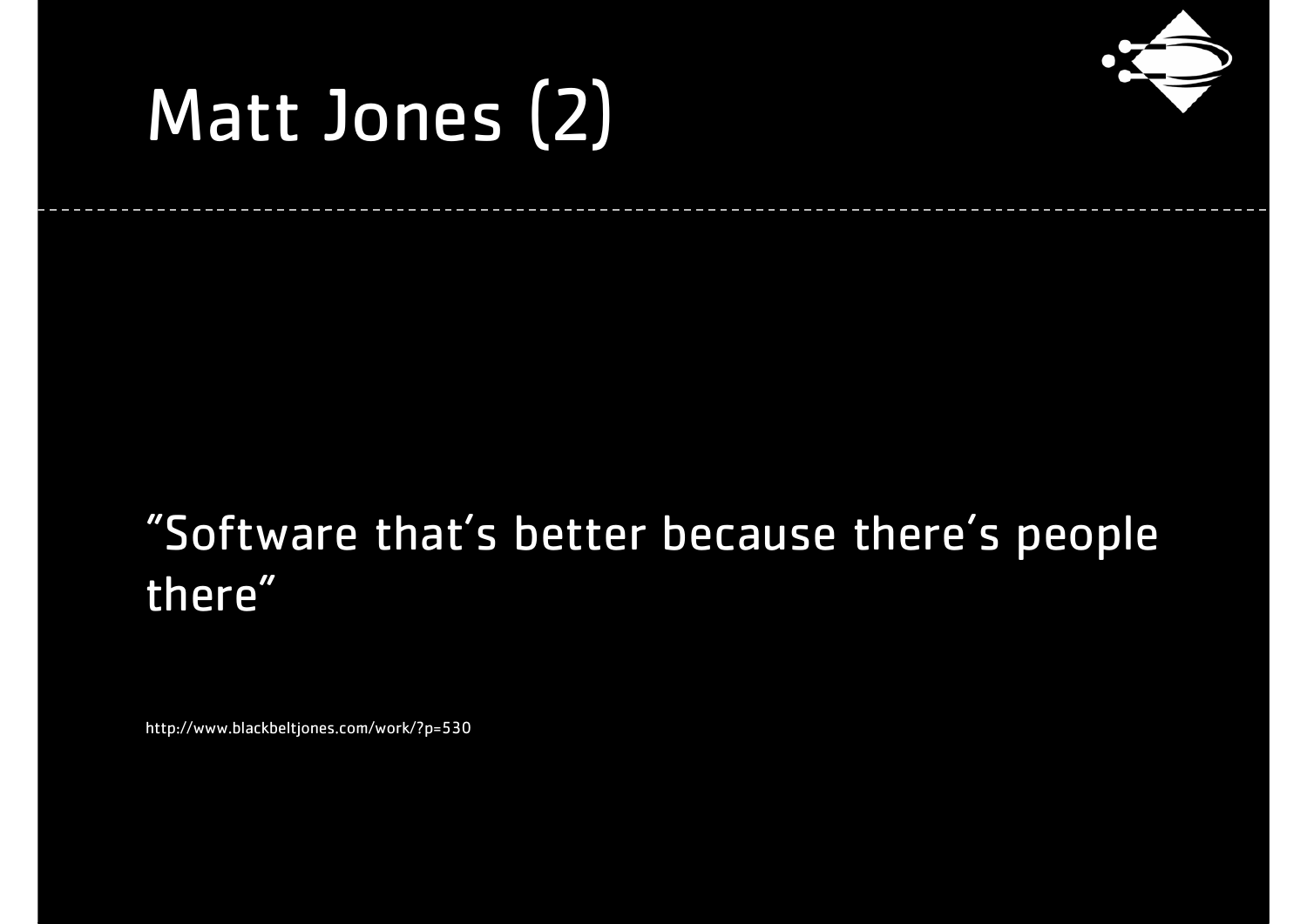

## Ross Mayfield

"Social Software adapts to its environment, instead of requiring its environment to adapt to software […] The value of Social Software is its embedded economies of scope. The ability for an asset to adapt to new uses (its environment) without large transaction costs."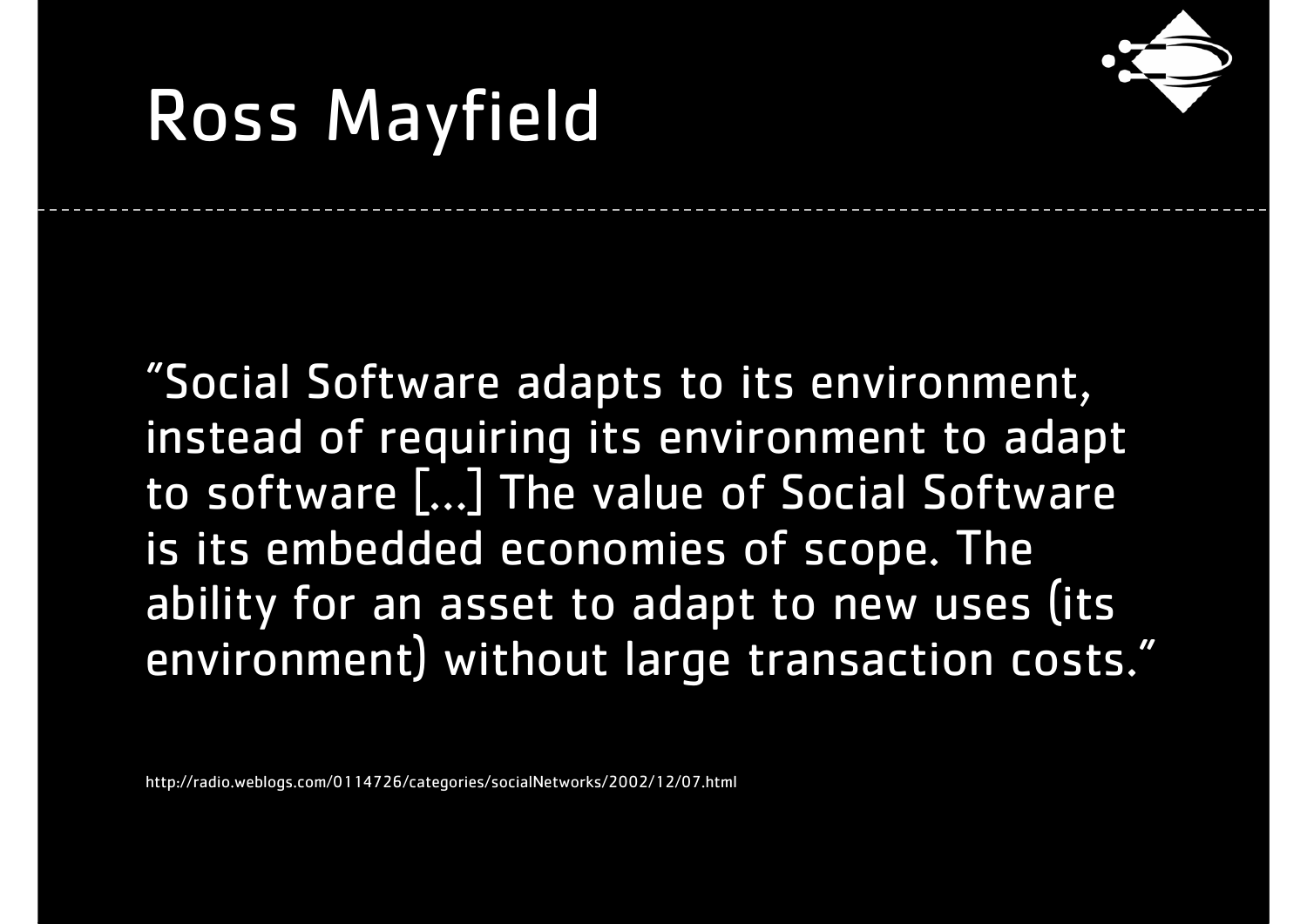

#### **Interaktion**

#### Shirky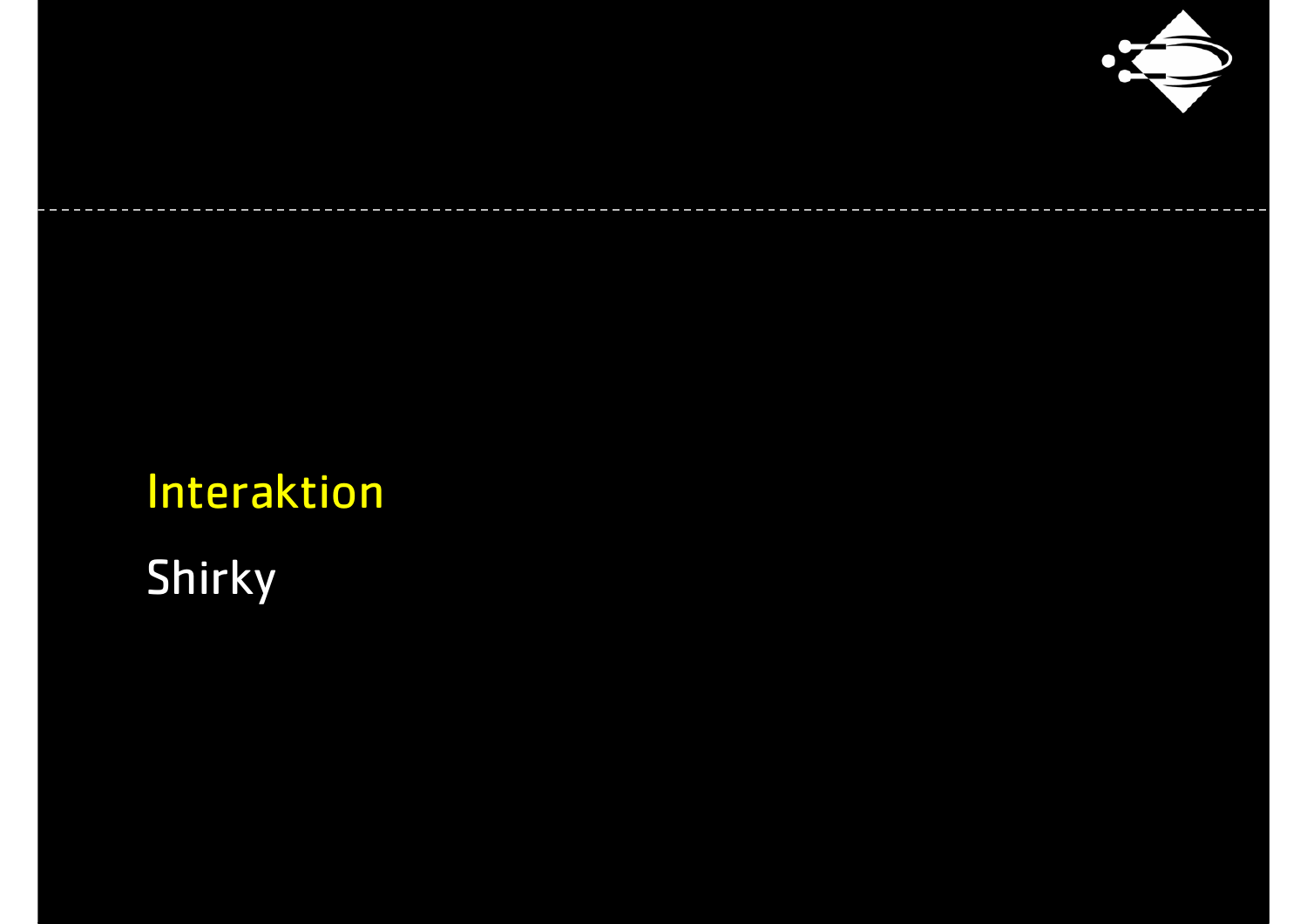

# Clay Shirky

"Software that supports group interaction"

(Måske ikke så forskellig fra Johnson-Lenzdefinitionen af groupware?)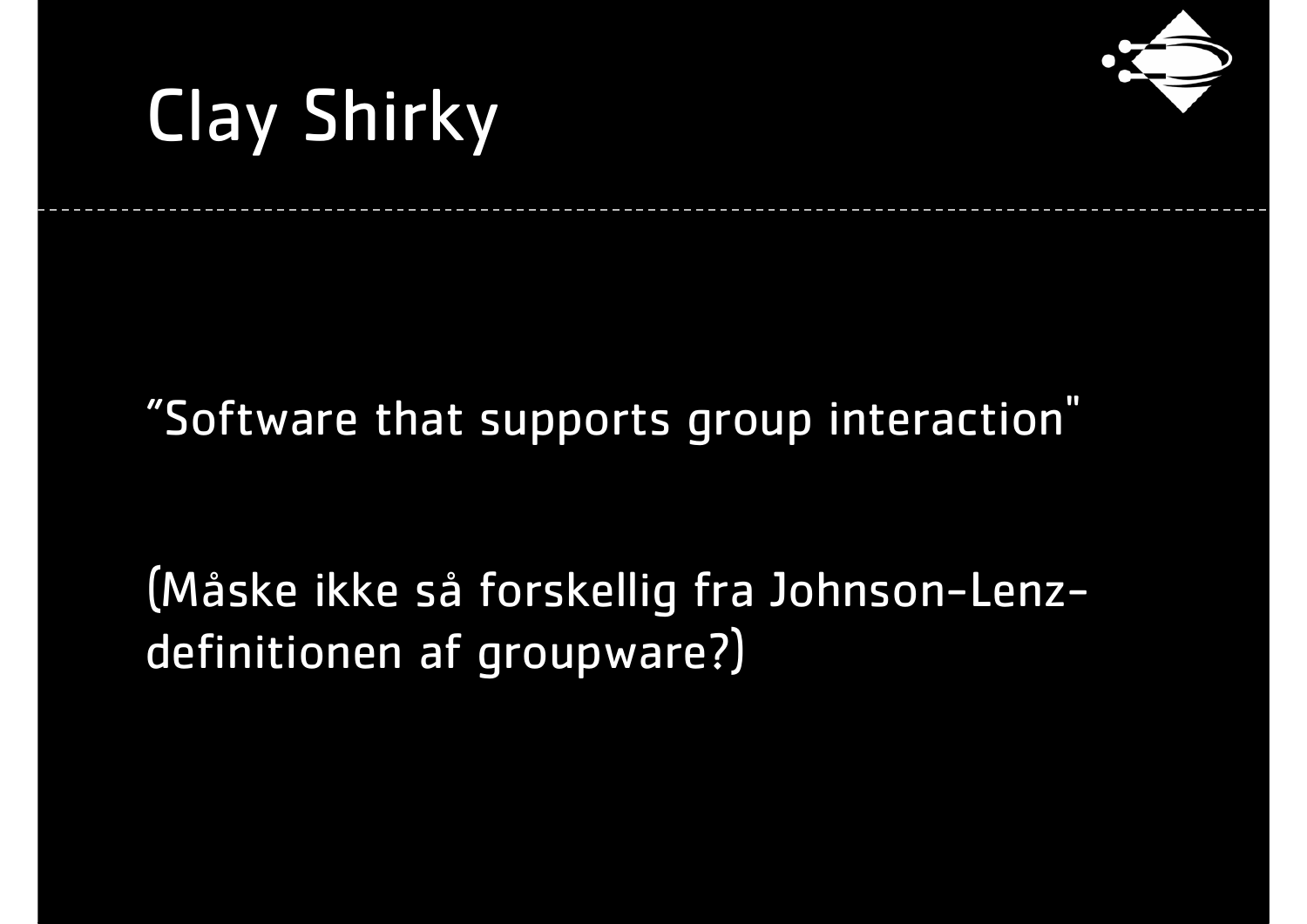

# Shirky (oprindelig)

"1. Social software treats triads of people differently than pairs.

2. Social software treats groups as first-class objects in the system."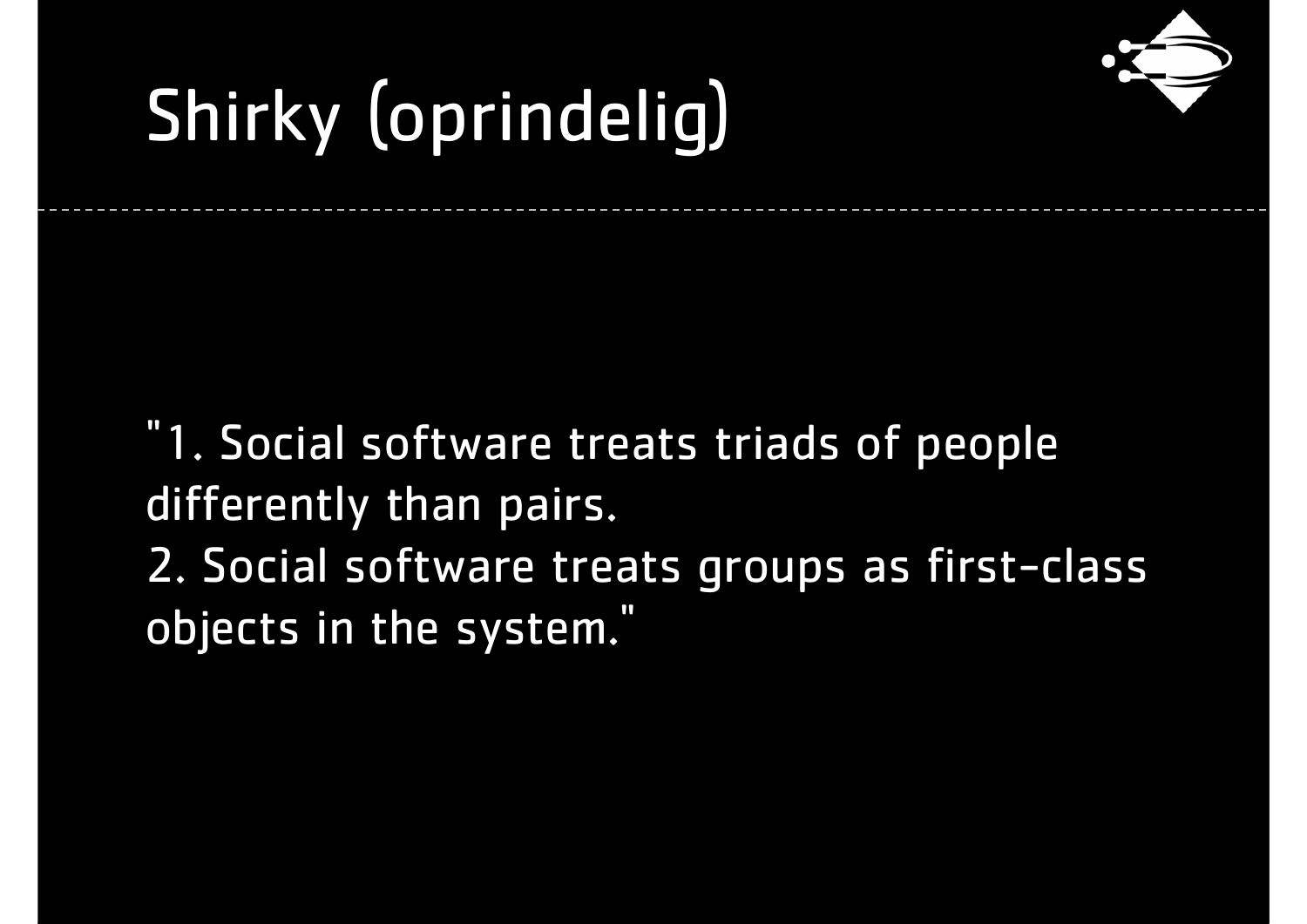

### Uformelt, ustruktureret Version2-debat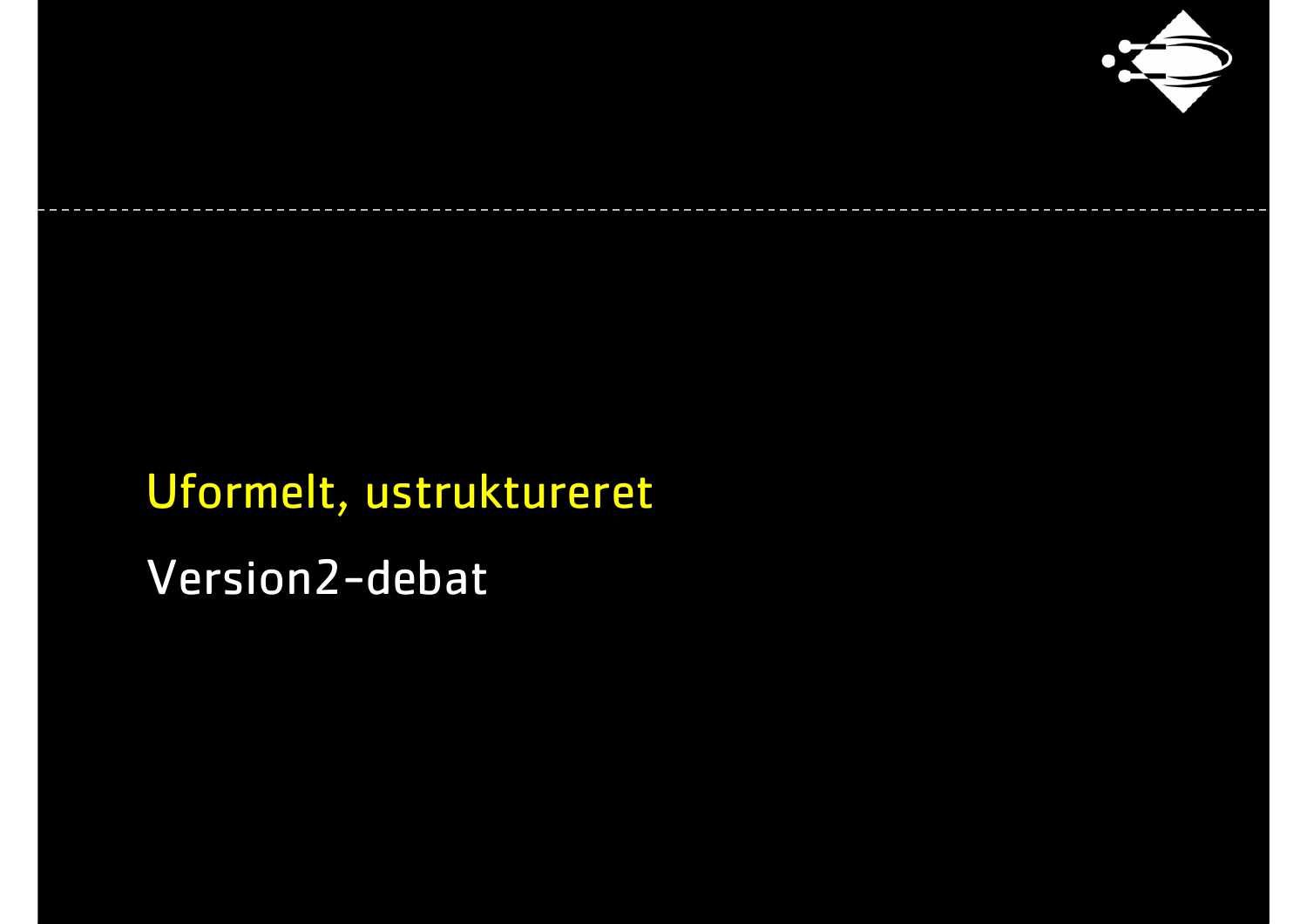

# Version2-blog

#### "[S]oftware til uformel og strukturfri, internetbåren kommunikation."

http://www.version2.dk/artikel/3109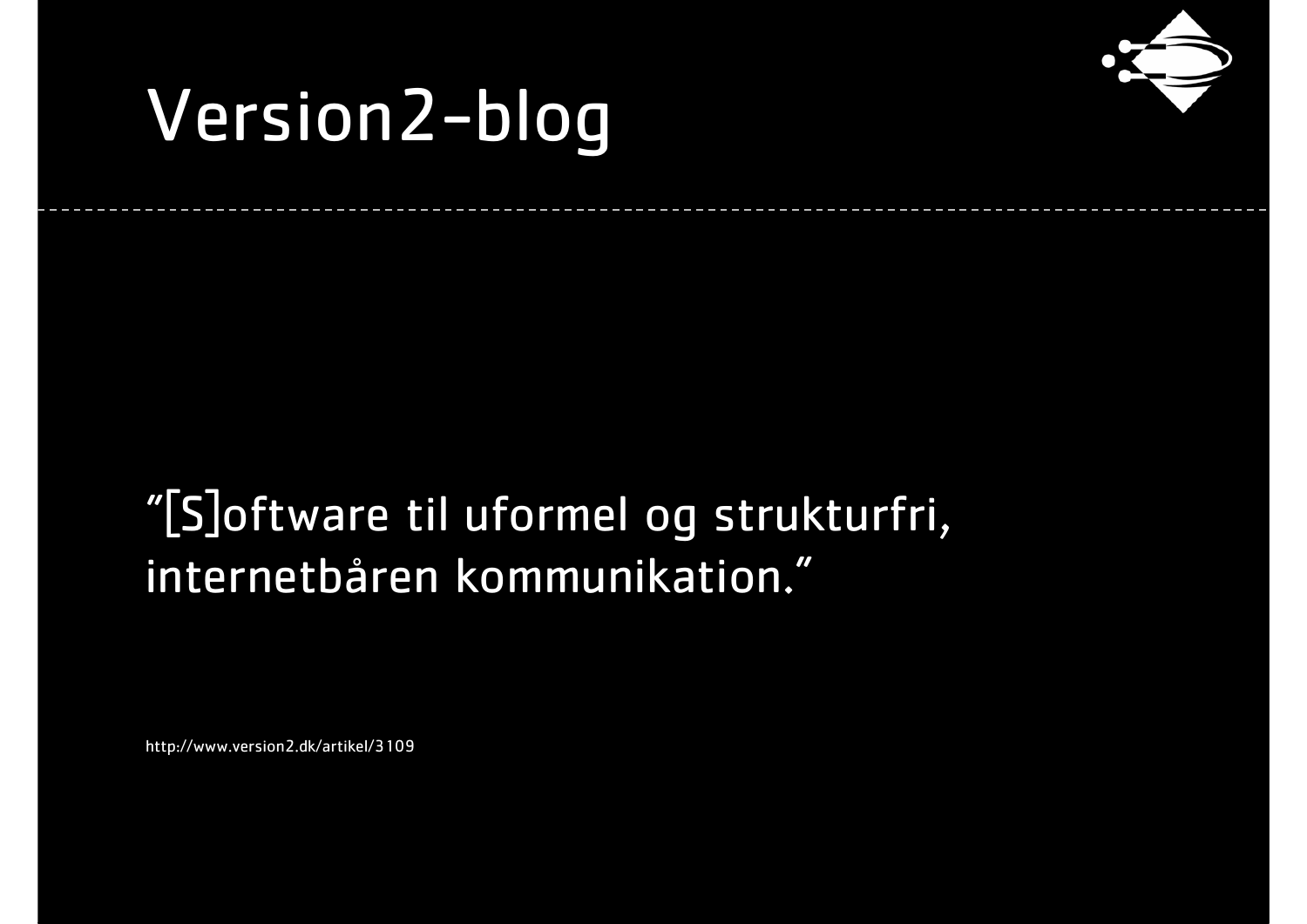

#### Augmentation

#### Coates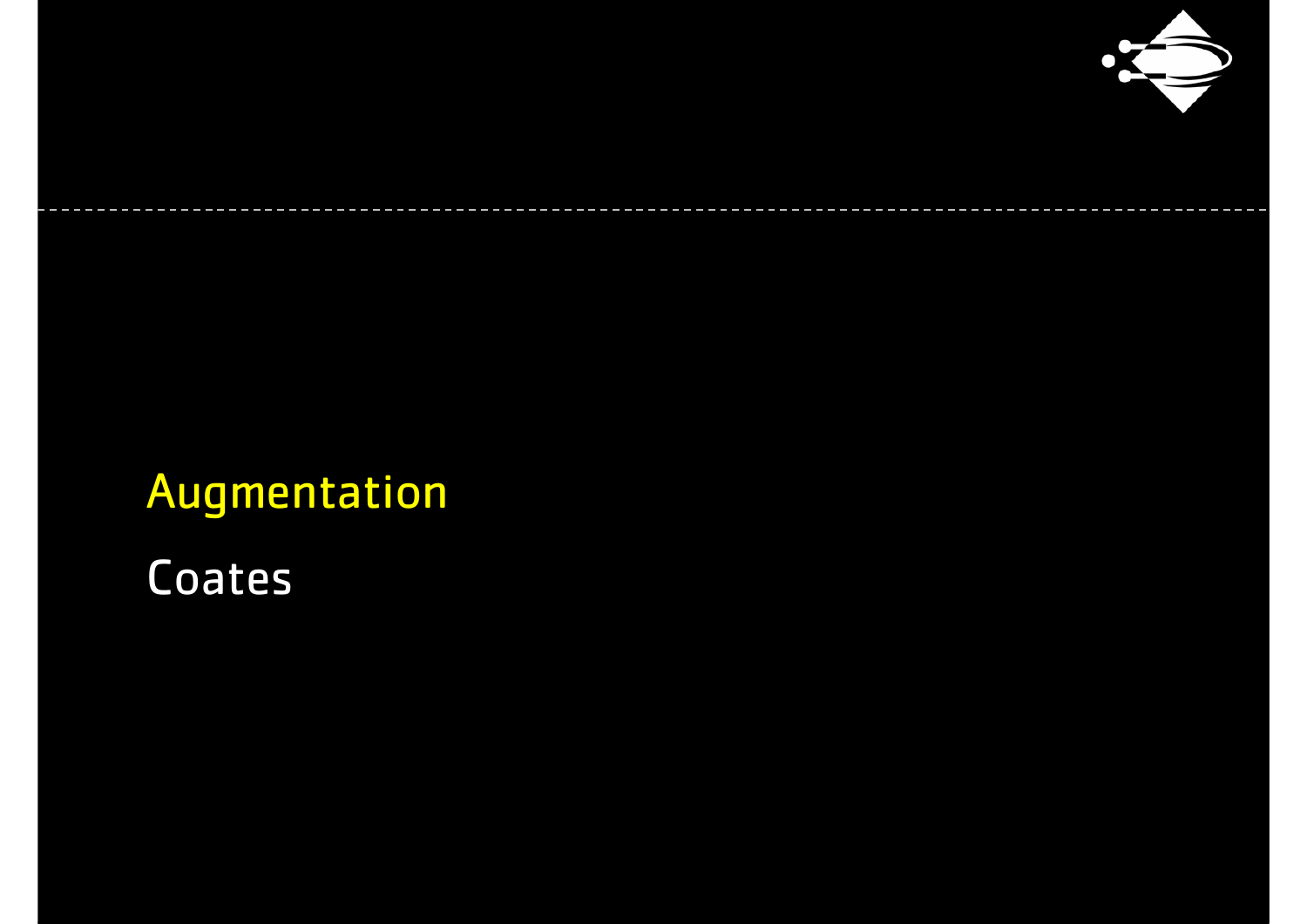

# Coates (1)

The augmentation of human social and/or collaborative abilities through structured mediation (this mediation may be distributed or centralised, top-down or bottomup/emergent)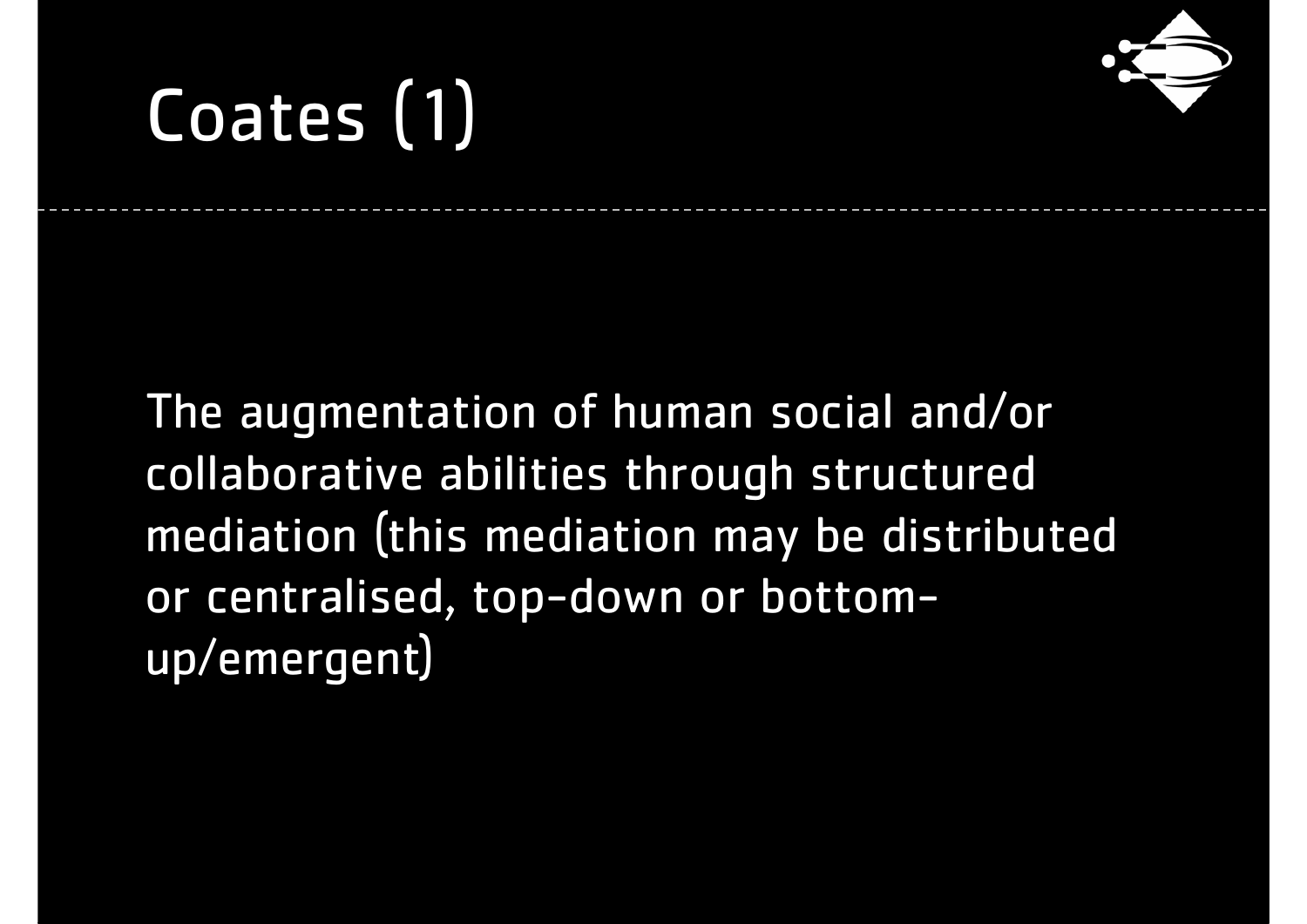

# Coates (2)

Fjerner virkelig-verden begrænsninger som sprog, lokalitet, personlig baggrund, økonomisk status

Kompenserer for dårlig brug af, vedligeholdelse af og udvikling af sociale og samarbejdende forteelser/mekanismer, fx informationsoversvømmelse, filtrering

Skaber miljøer eller værktøjer, der trækker brugbare resultater ud af social eller samarbejdende opførsel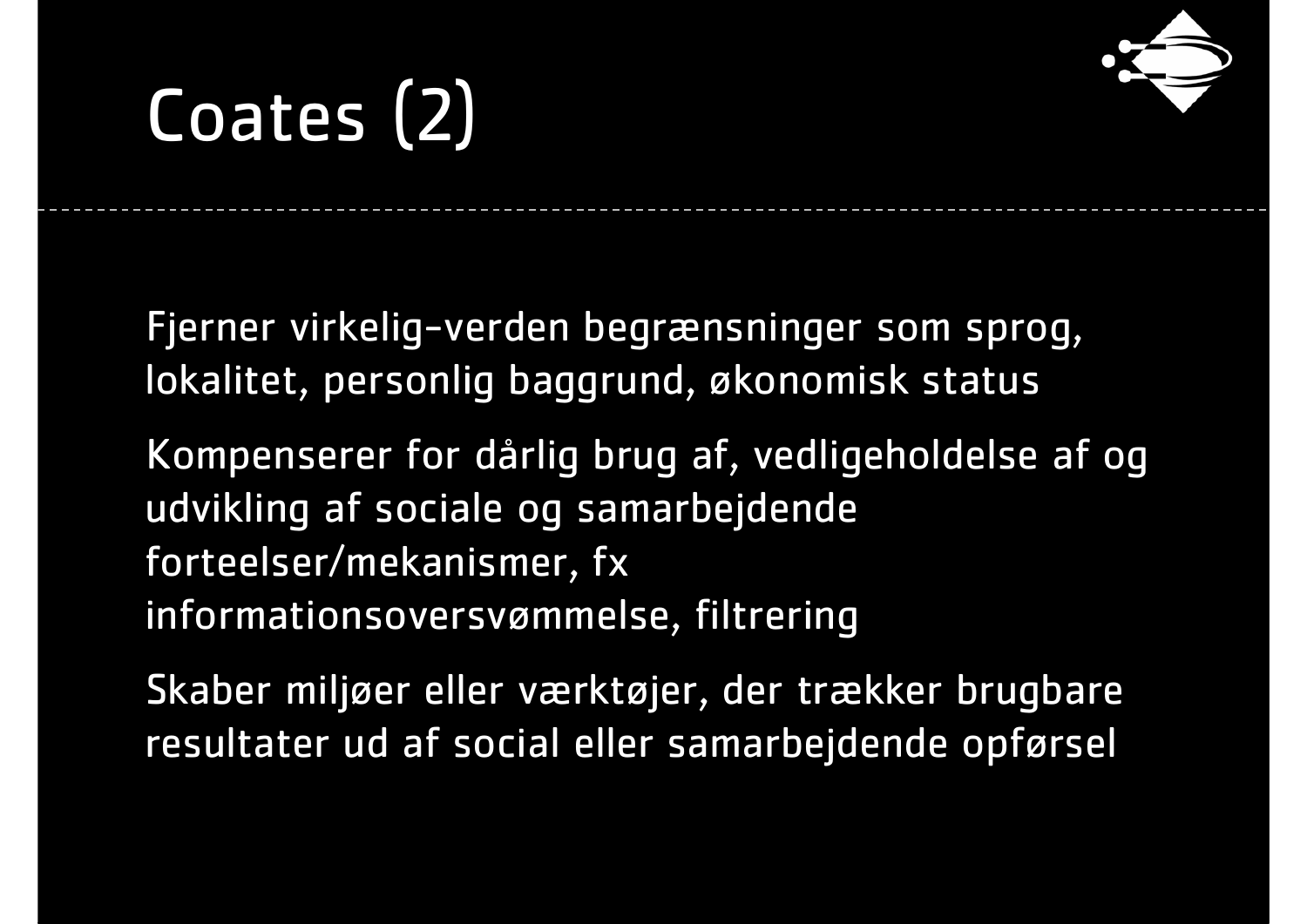

# Coates (en kortere version)

#### "Social Software can be loosely defined as software which supports, extends, or derives added value from, human social behaviour."

http://www.plasticbag.org/archives/2005/01/an addendum to a definition of social software/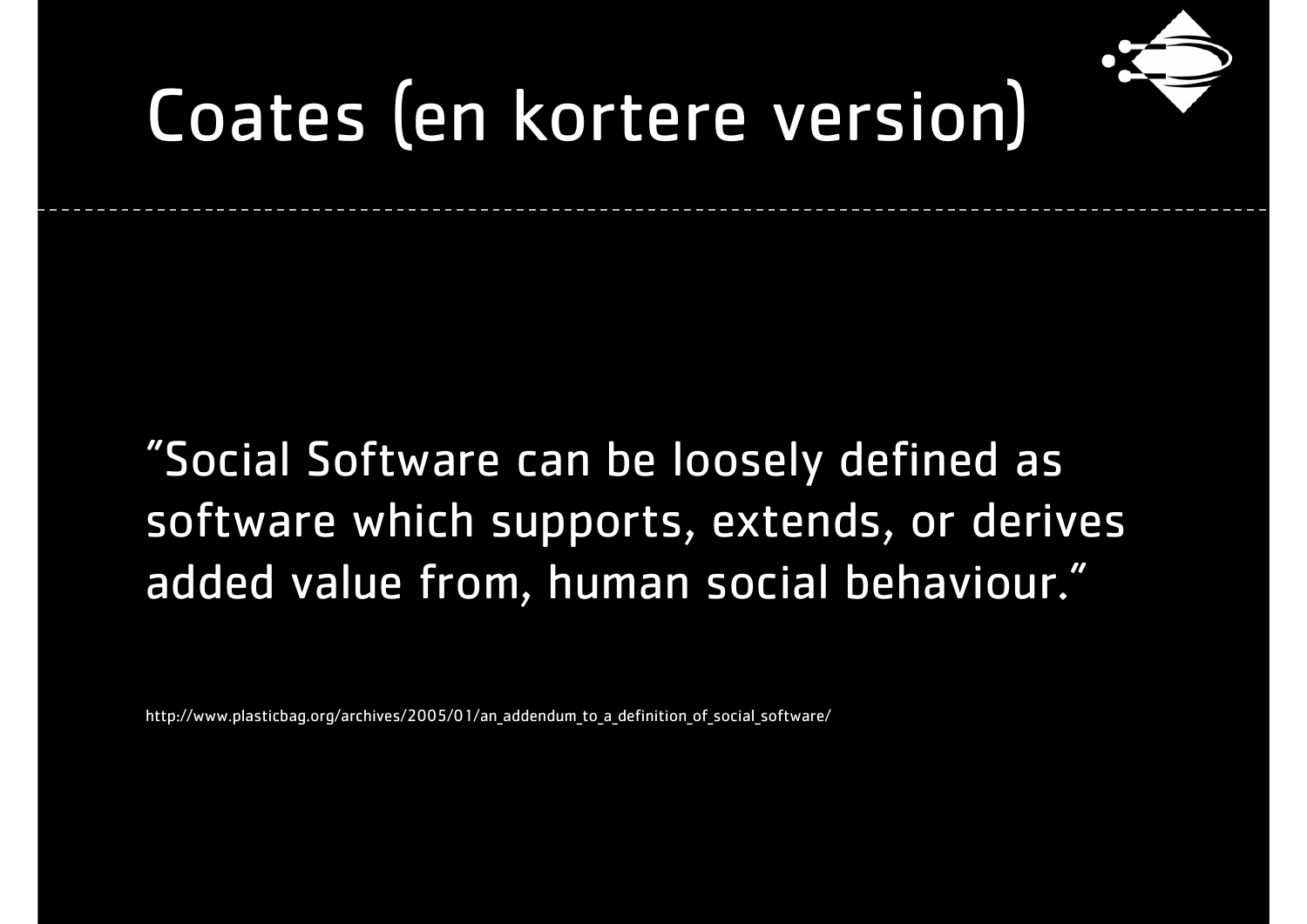

# **Opsummering**

Software med udgangspunkt i det sociale Humant

Strukturløst? Eller måske snarere sociale strukturer over software-strukturer? Eller software-strukturer designet til at hjælpe mennesker/sociale relationer?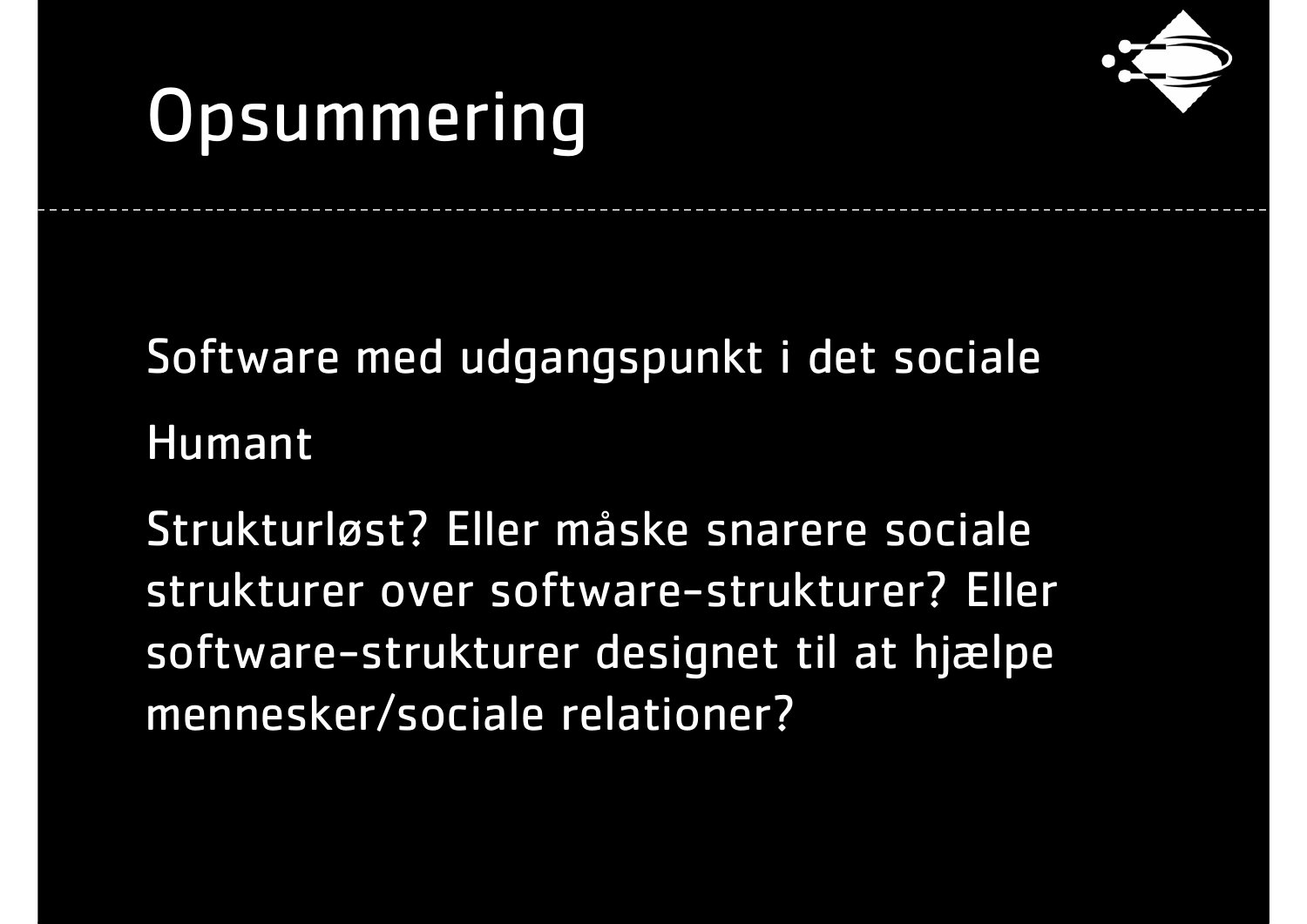# Sociale medier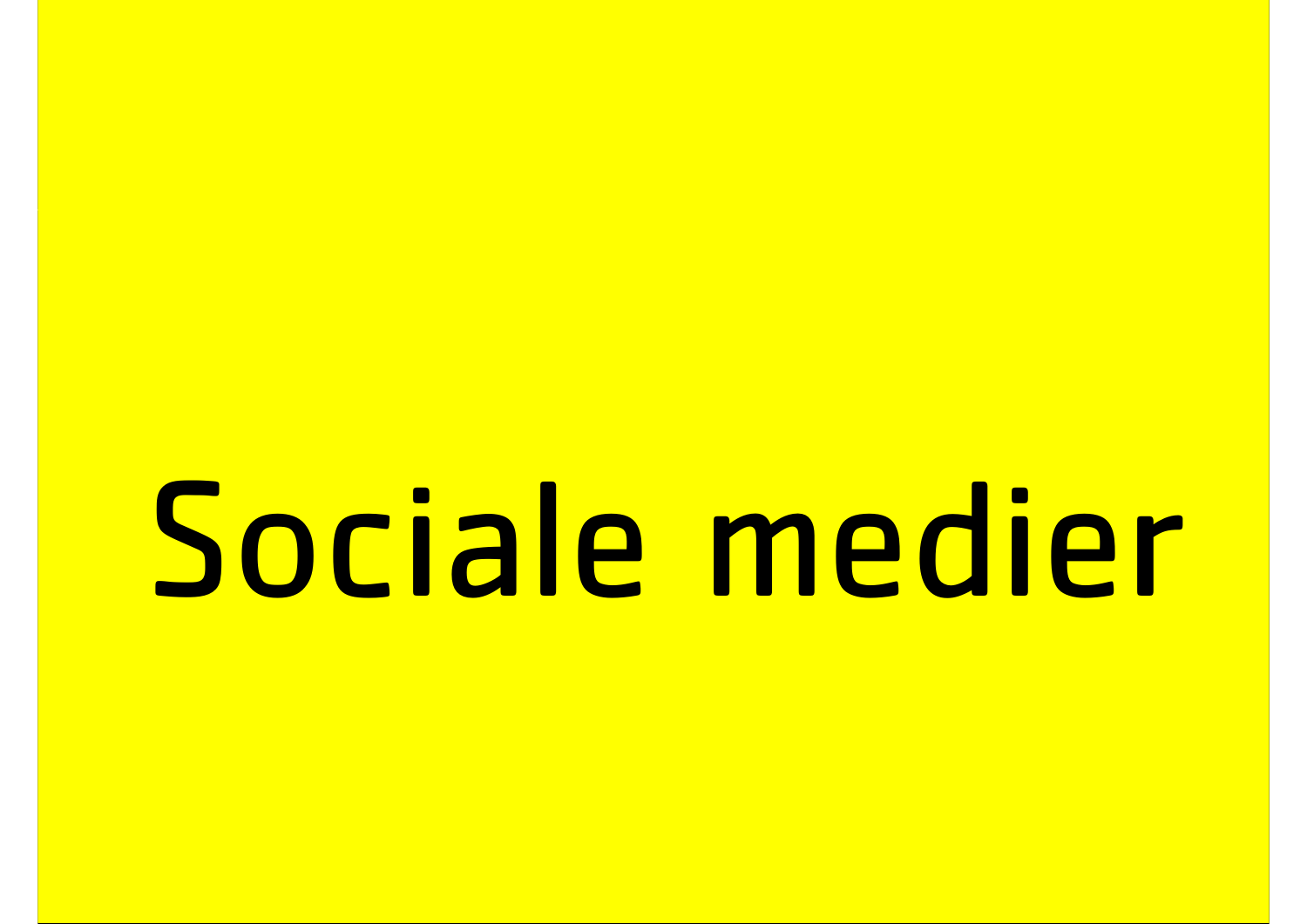

## Ross Mayfield

#### "[Media, where] the demand-side [is] supplying itself."

http://many.corante.com/archives/2004/07/22/discussing social media.php / den vi læste til gang #2.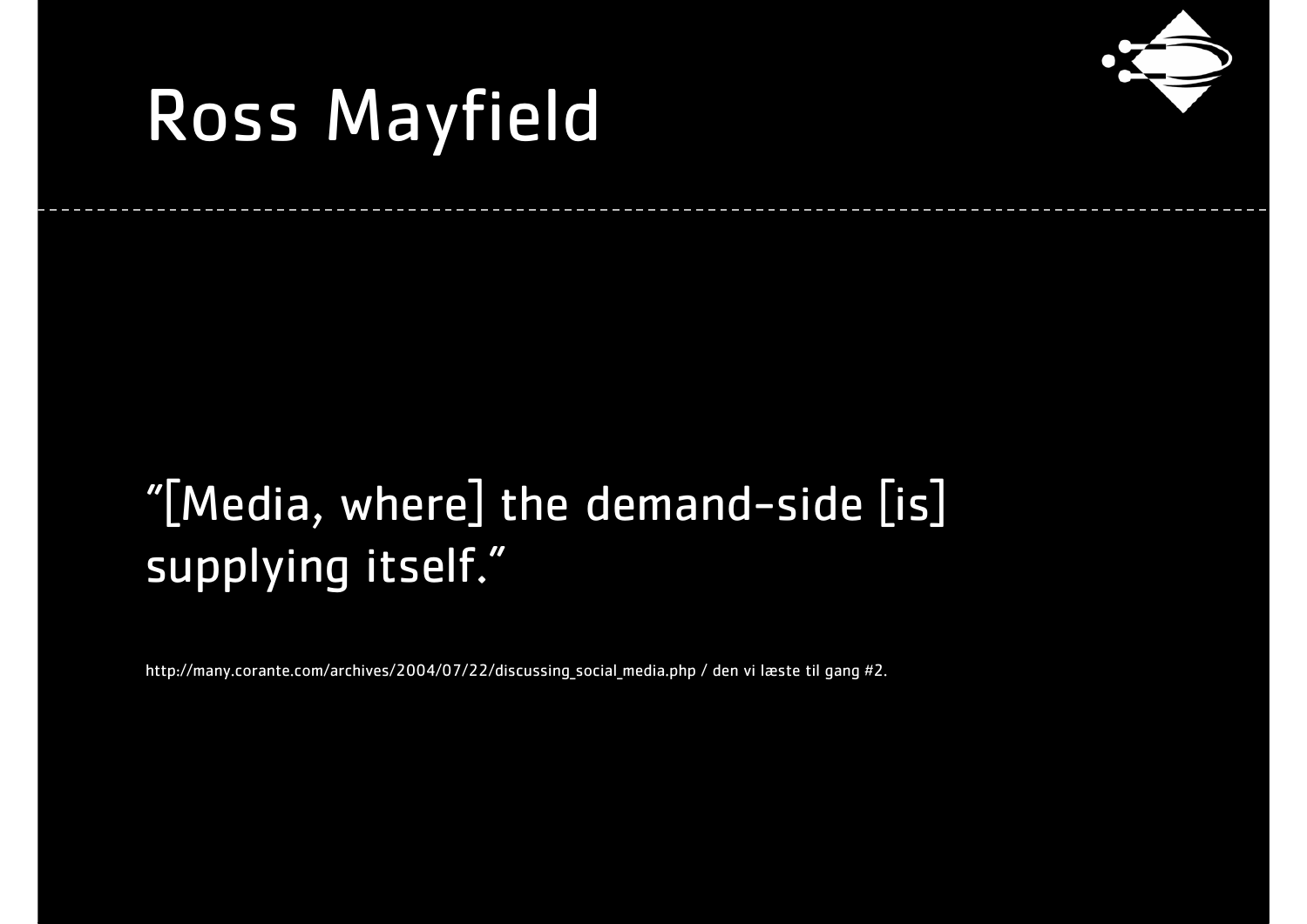

## Robert Scoble

#### "When I say "social media" or "new media" I'm talking about Internet media that has the ability to interact with it in some way."

http://scobleizer.com/2007/02/16/what-is-social-media/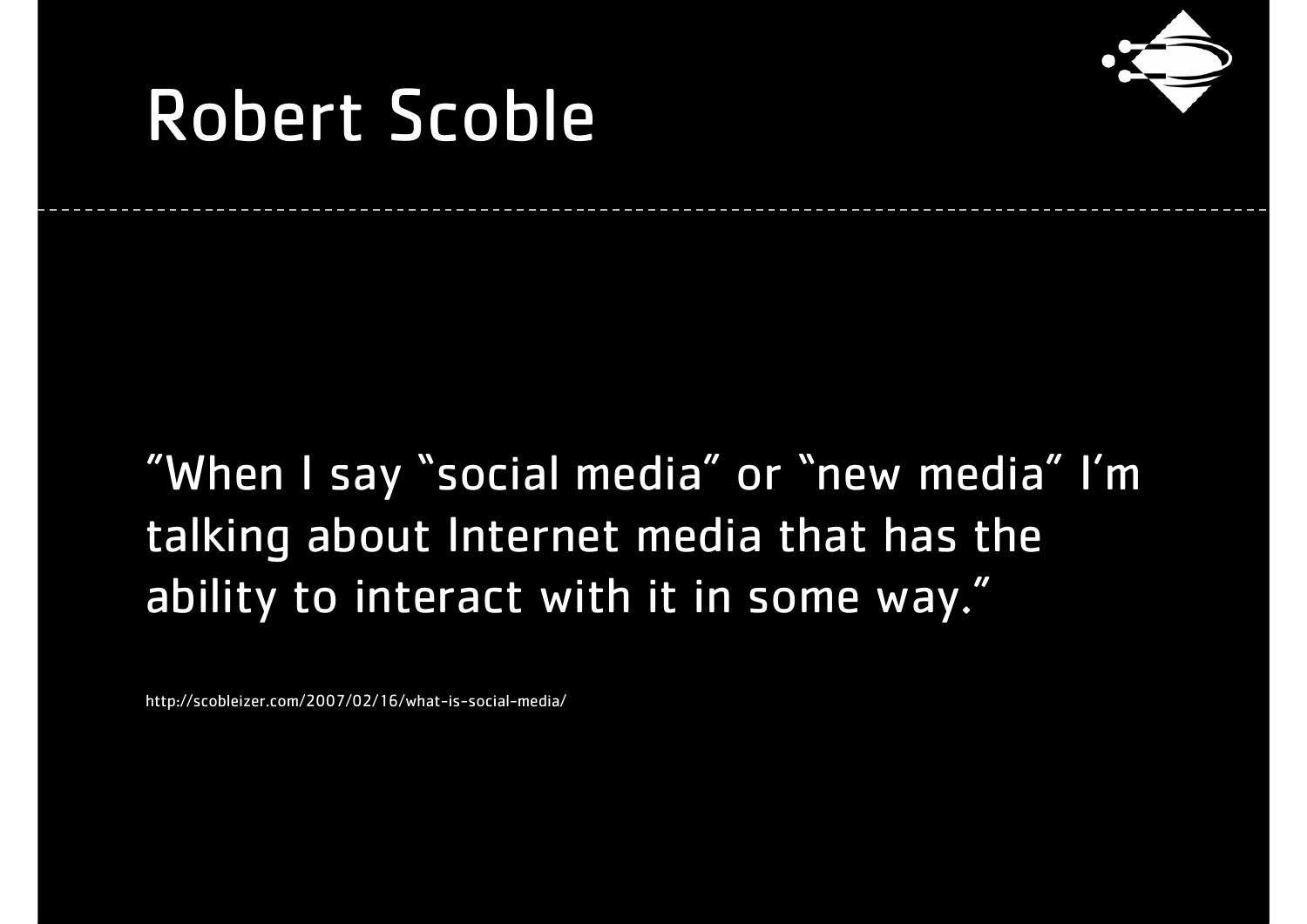

## Erika Block

#### "Social media describes a new set of internet tools that enable shared community experiences, both online and in person."

"A community, in this context, is a group of people with common interests who connect with one another to learn, play, work, organize and socialize. Communities can be large or small, local or global. They can be public or restricted to members."

http://walksquawk.blogs.com/technologyintranslation/2007/04/a\_social\_media\_.html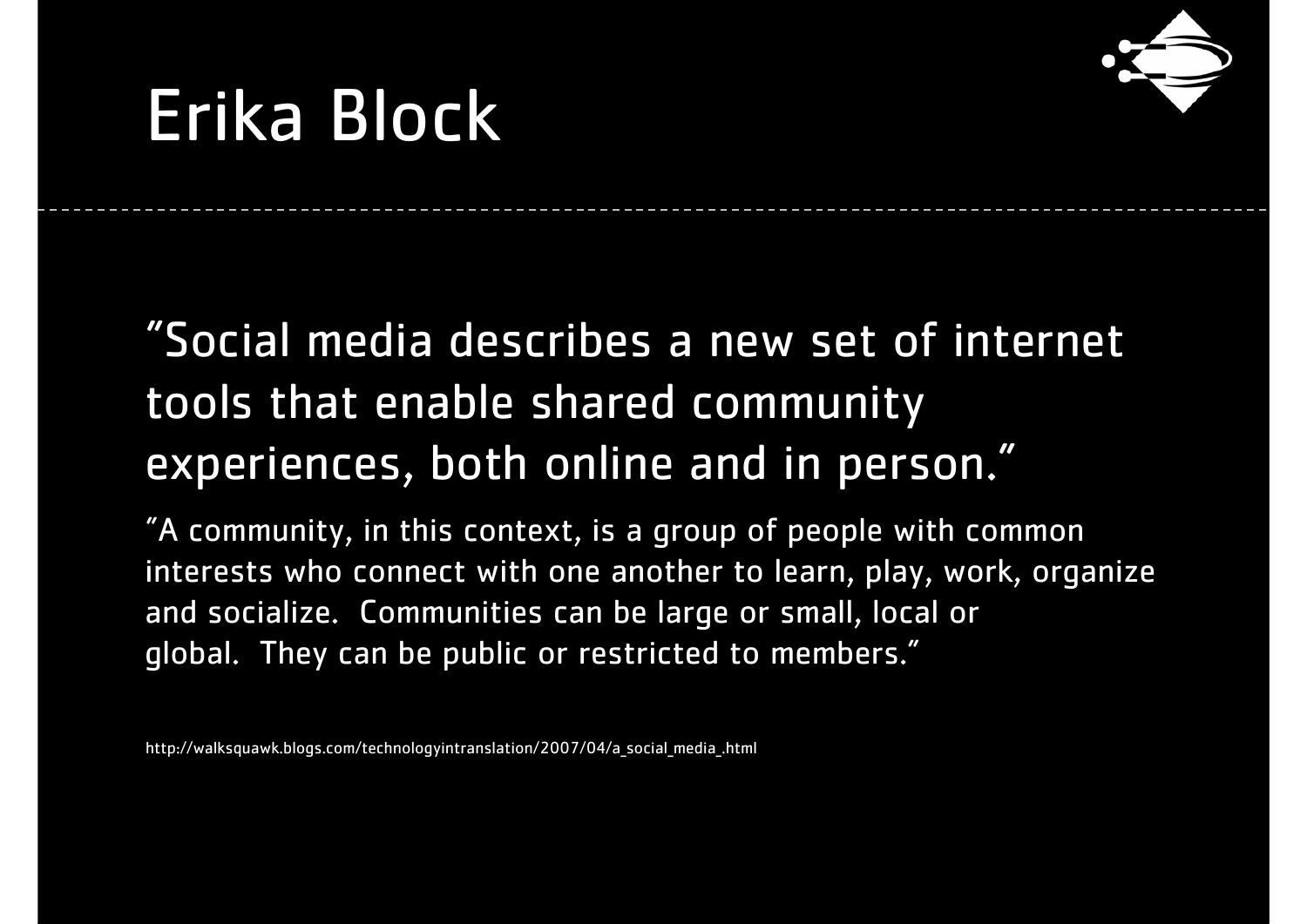

## Spannerworks

Social media is best understood as a group of new kinds of online media which share most or all of the following characteristics: Participation, Openness, Conversation, Community, Connectedness

http://www.spannerworks.com/fileadmin/uploads/eBooks/What\_is\_Social\_Media.pdf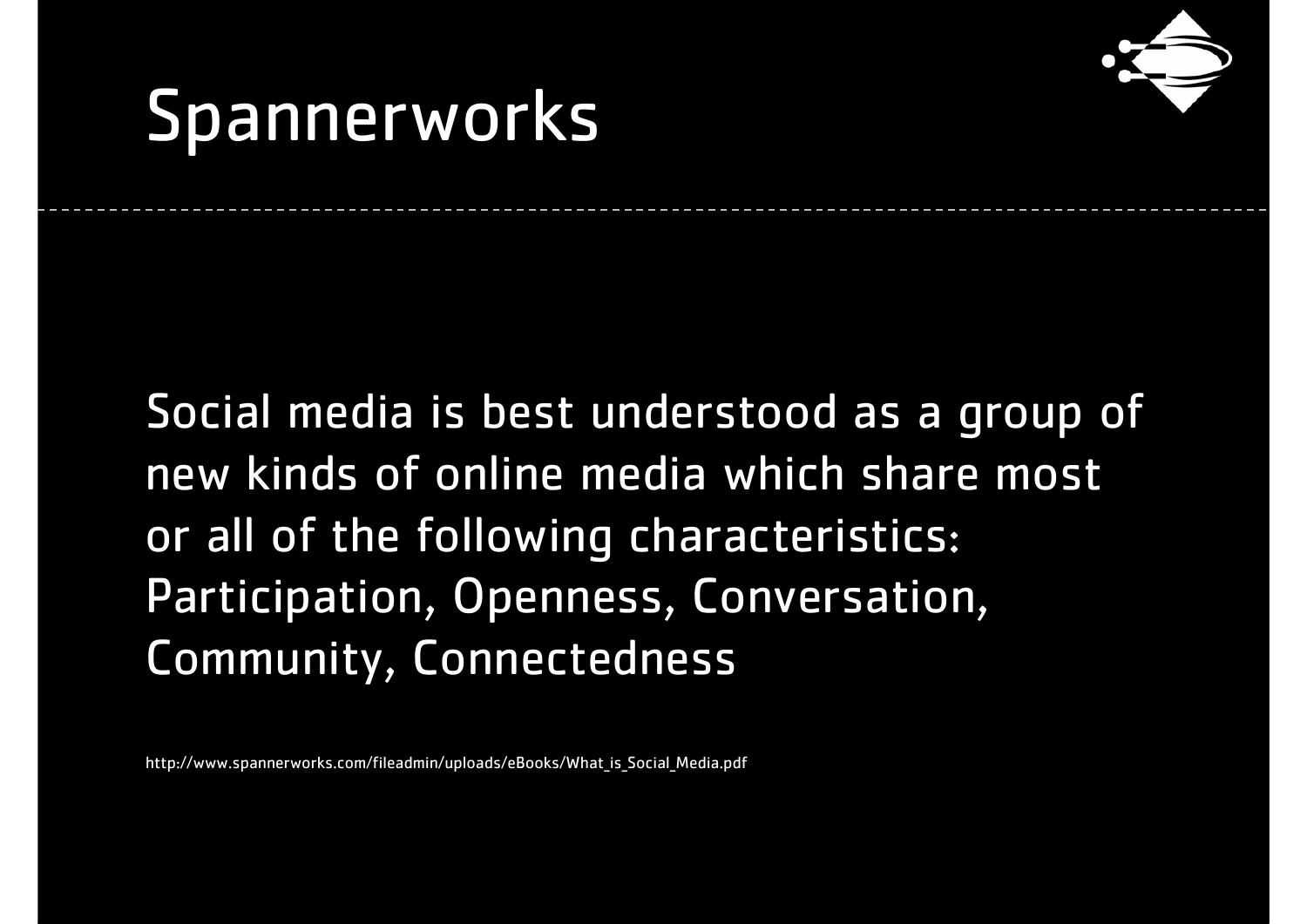

# Wikipedia

"Social media describes the online technologies and practices that people use to share content, opinions, insights, experiences, perspectives, and media themselves."

http://en.wikipedia.org/wiki/Social\_media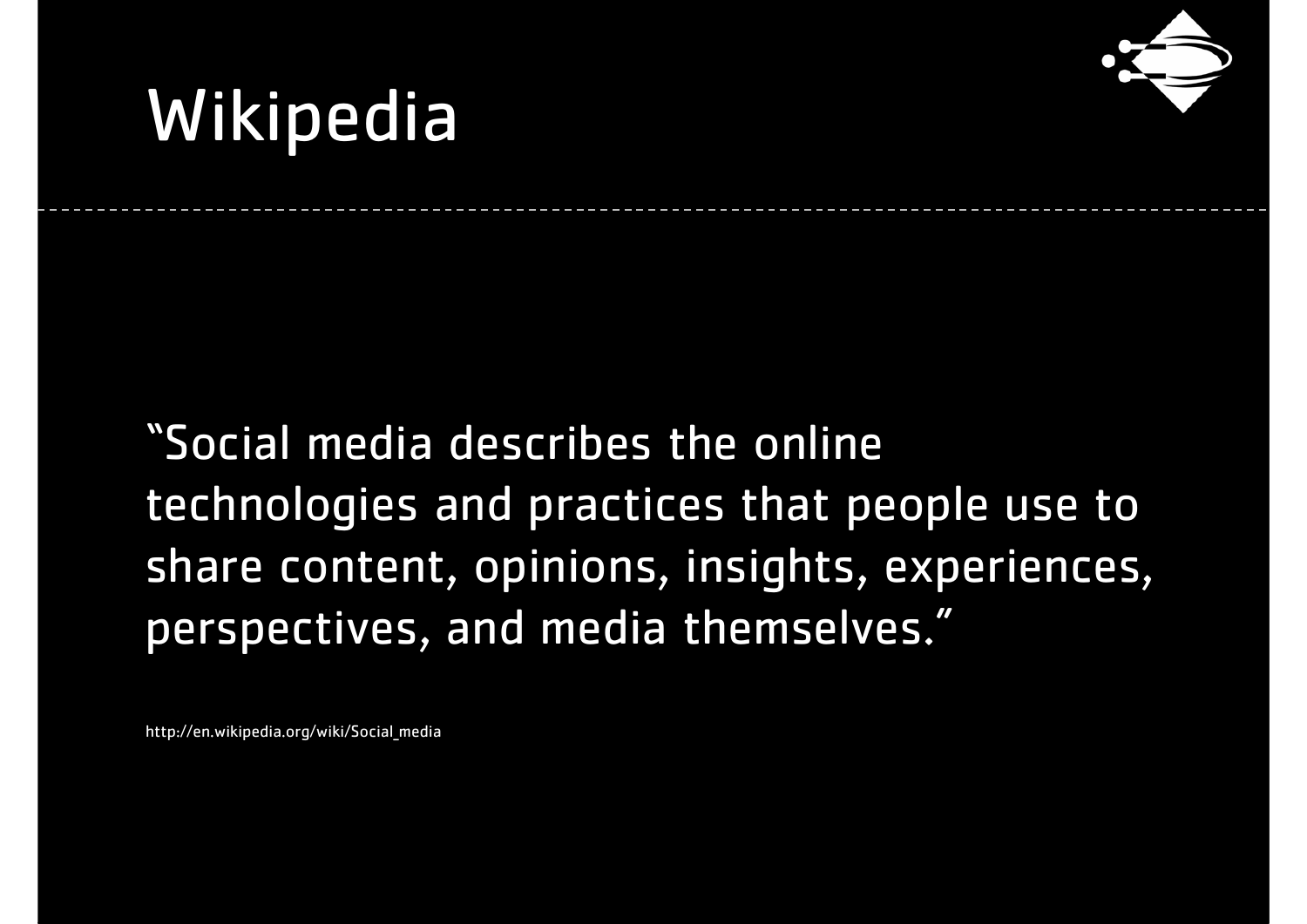

# Coates

For some people it seems to mean a subset of social software, for some people it seems to mean the same as social software. Worse still, for some people it seems to directly correlate to the web-based representation of social networks and nothing else. And for some others, who I cannot fathom at all, it seems to mean nothing but making your magazine or TV show or radio show slightly more interactive (potentially through the means of a web forum or email).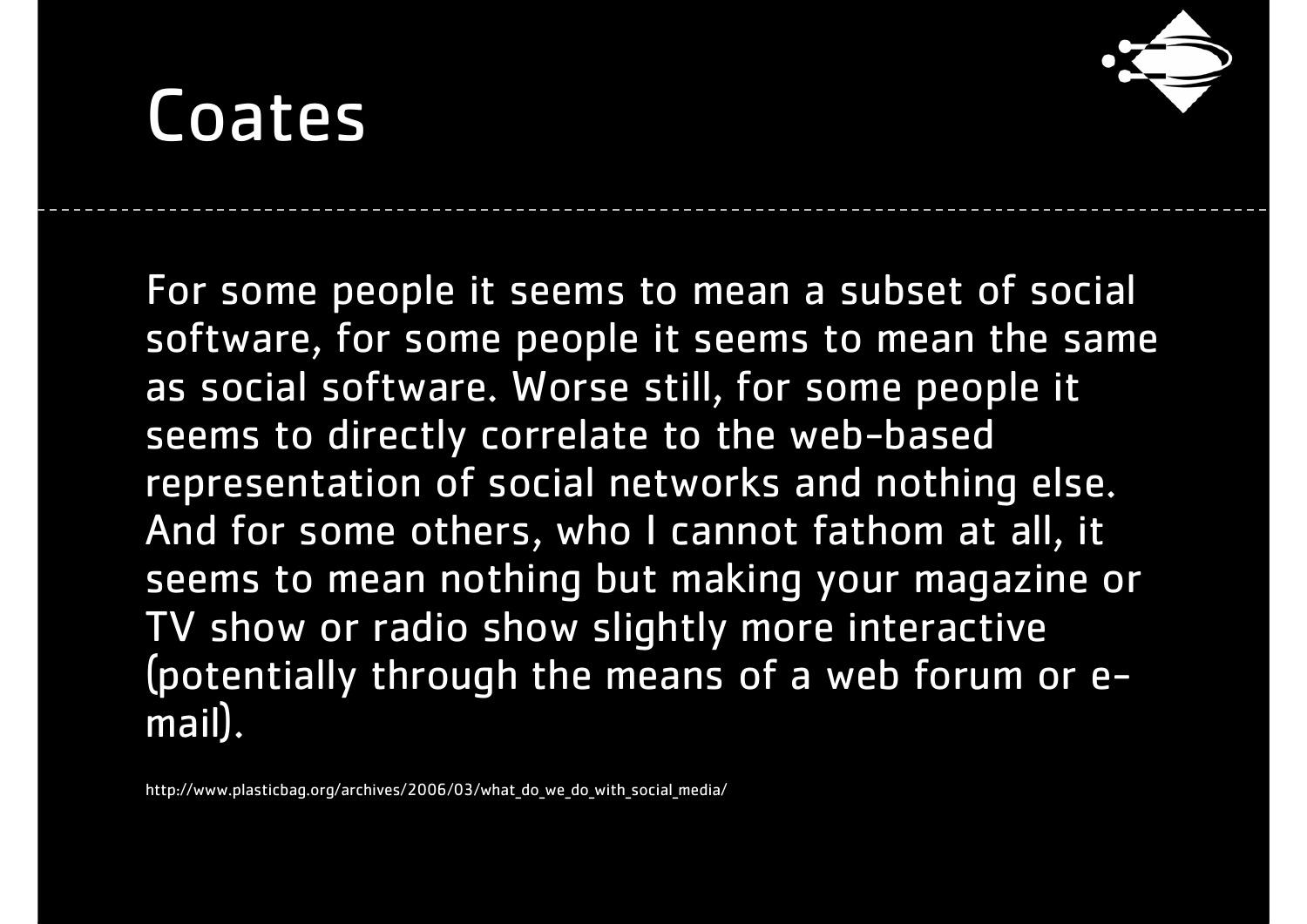

## Coates

#### Men Coates ser dog sociale medier som noget med…

#### 1. Brugergenereret indhold 2. Synergi – "greater than the sum of its parts"

http://www.plasticbag.org/archives/2006/03/what\_do\_we\_do\_with\_social\_media/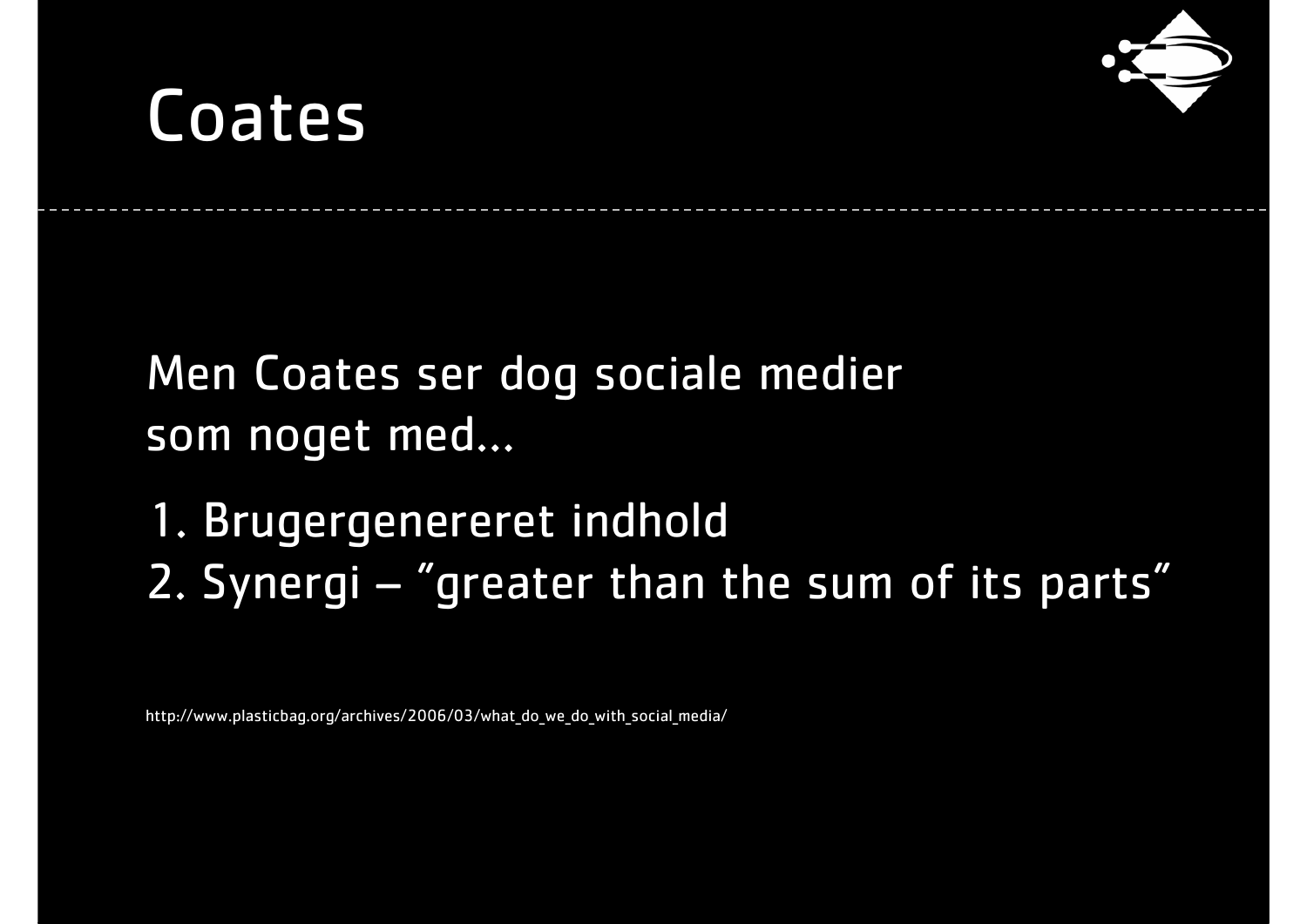

# **Opsamling**

#### Diffust!

Brugergenereret indhold

Og en eller anden grad af systematisering heraf

Måske med noget interaktion? Dialog? Community?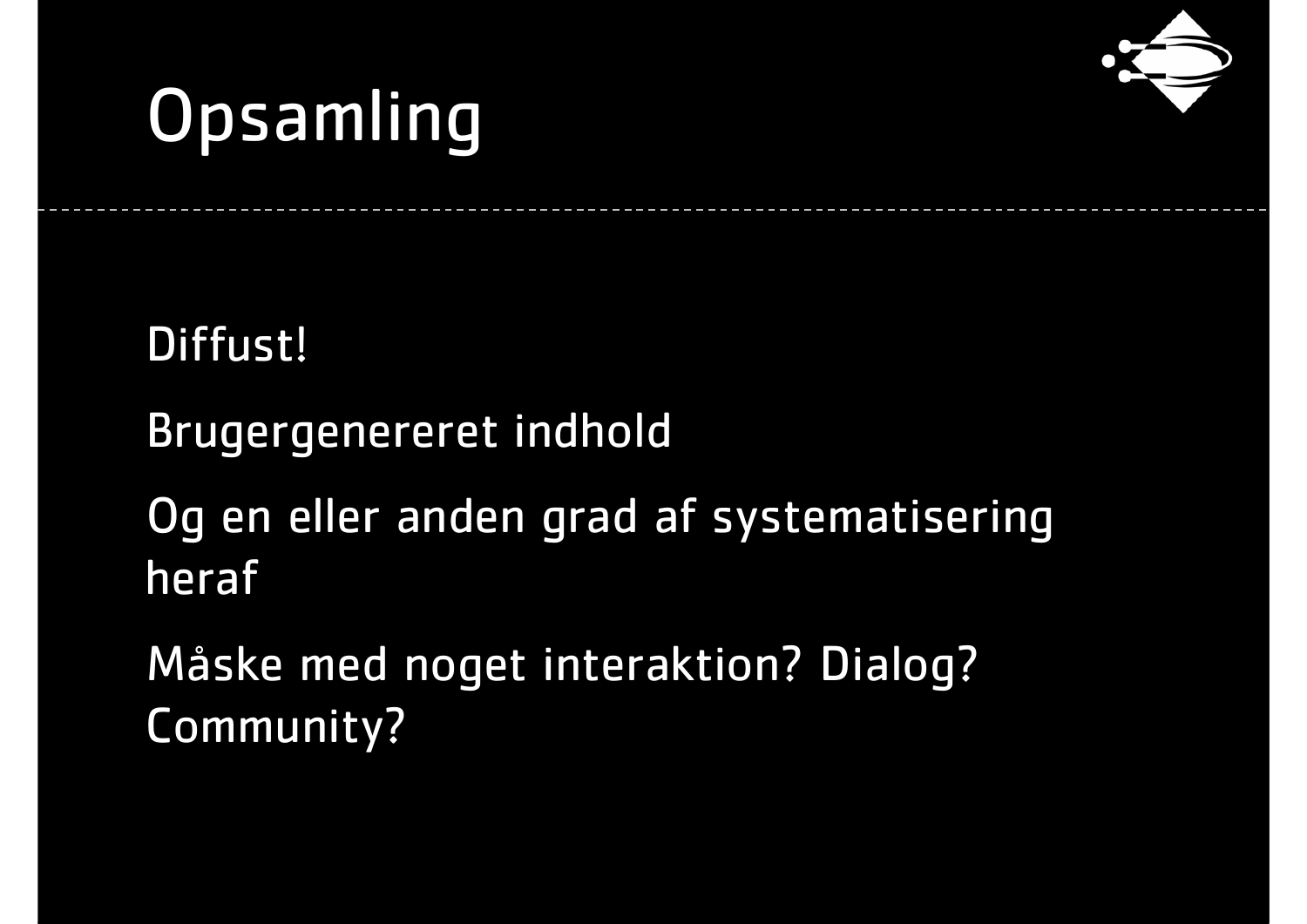# Web 2.0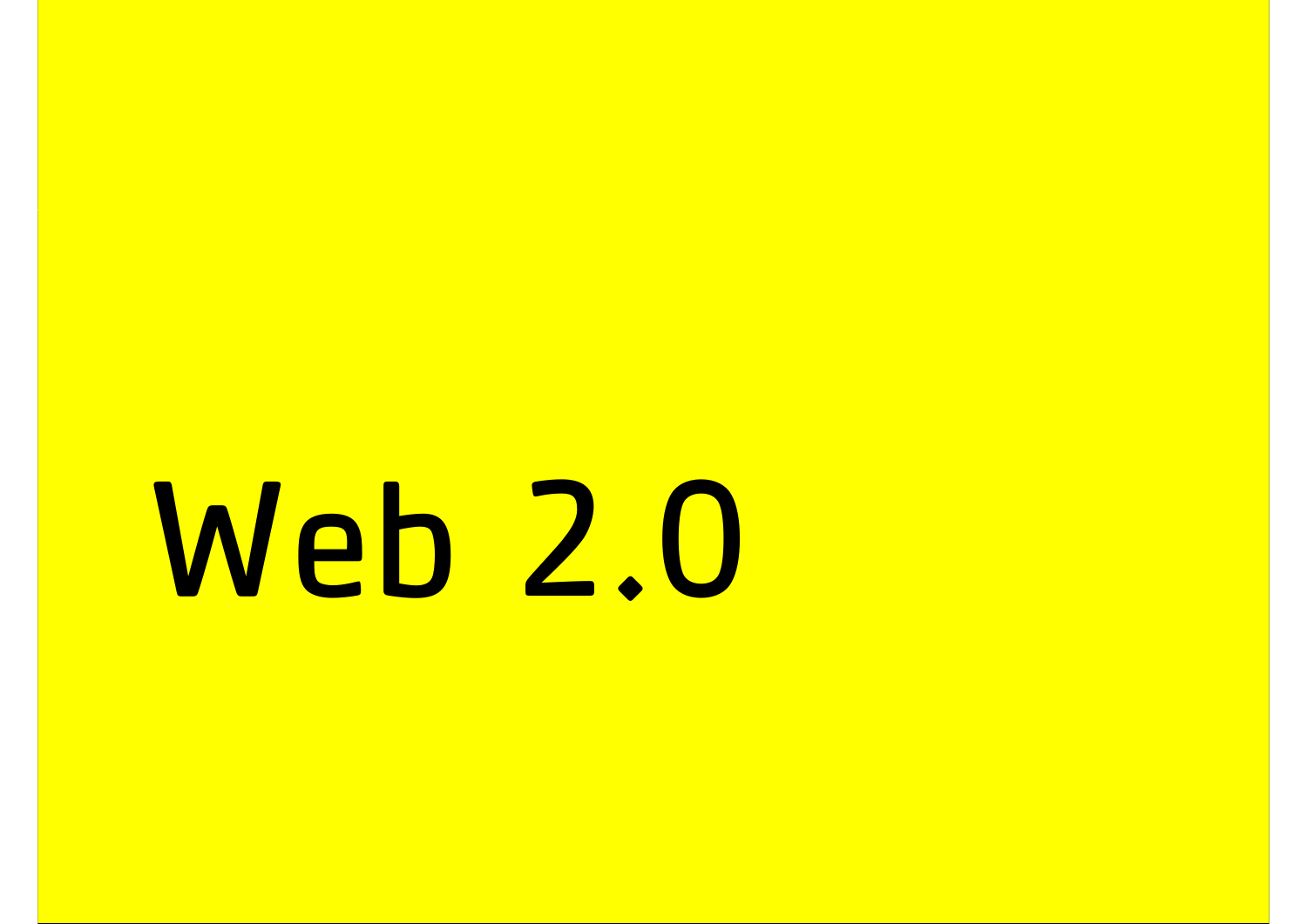"Does 'Web 2.0' mean anything more than the name of a conference yet? I don't like to admit it, but it's starting to. When people say 'Web 2.0' now, I have some idea what they mean. And the fact that I both despise the phrase and understand it is the surest proof that it has started to mean something."

#### Paul Graham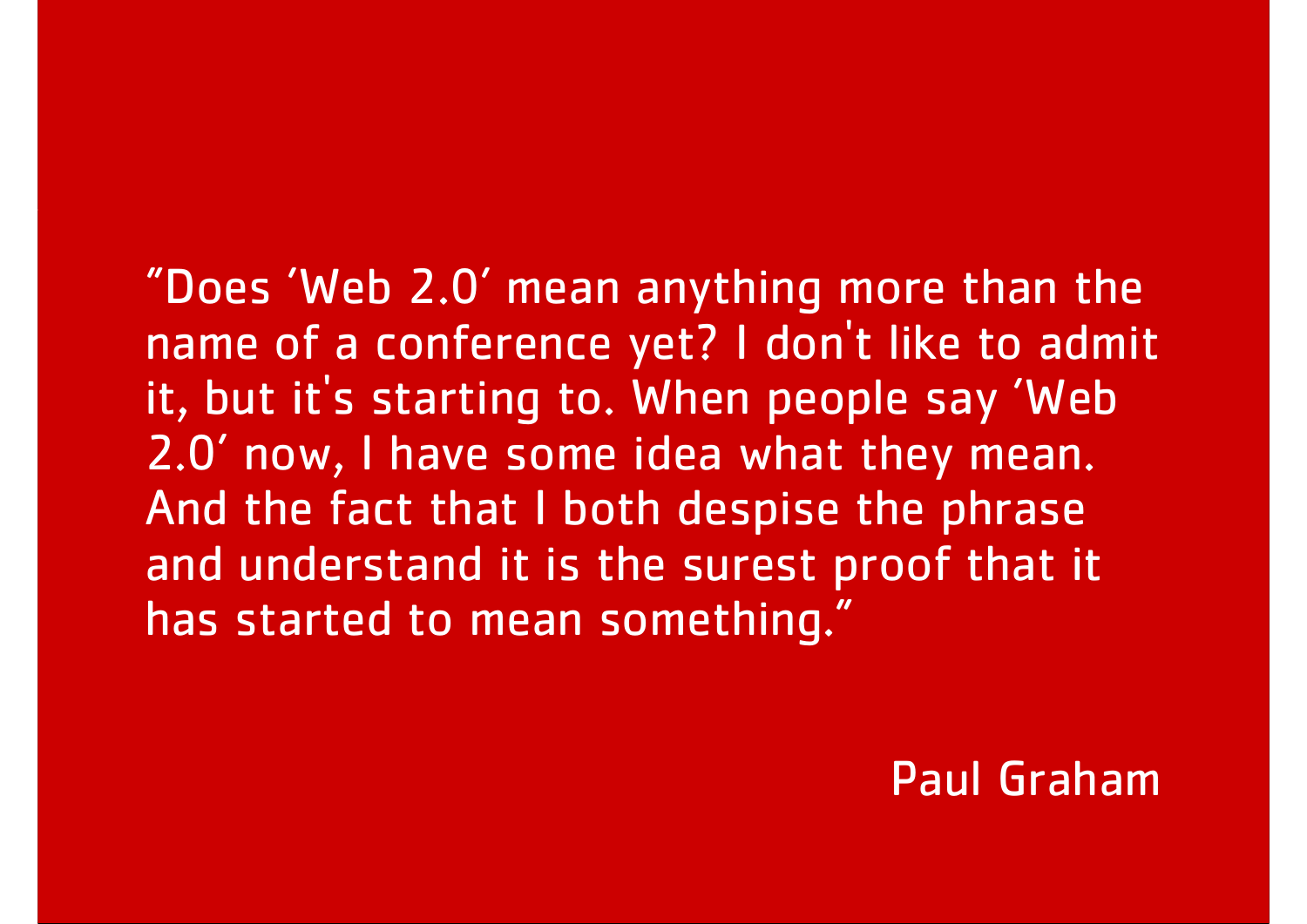

# Tim O'Reilly

#### Syv principper:

- 1. The web as platform
- 2. Harnessing collective intelligence
- 3. Data is the next Intel Inside
- 4. End of the software release cycle
- 5. Lightweight programming models
- 6. Software above the level of a single device
- 7. Rich user experiences

(Se også Niels' noter på wikien)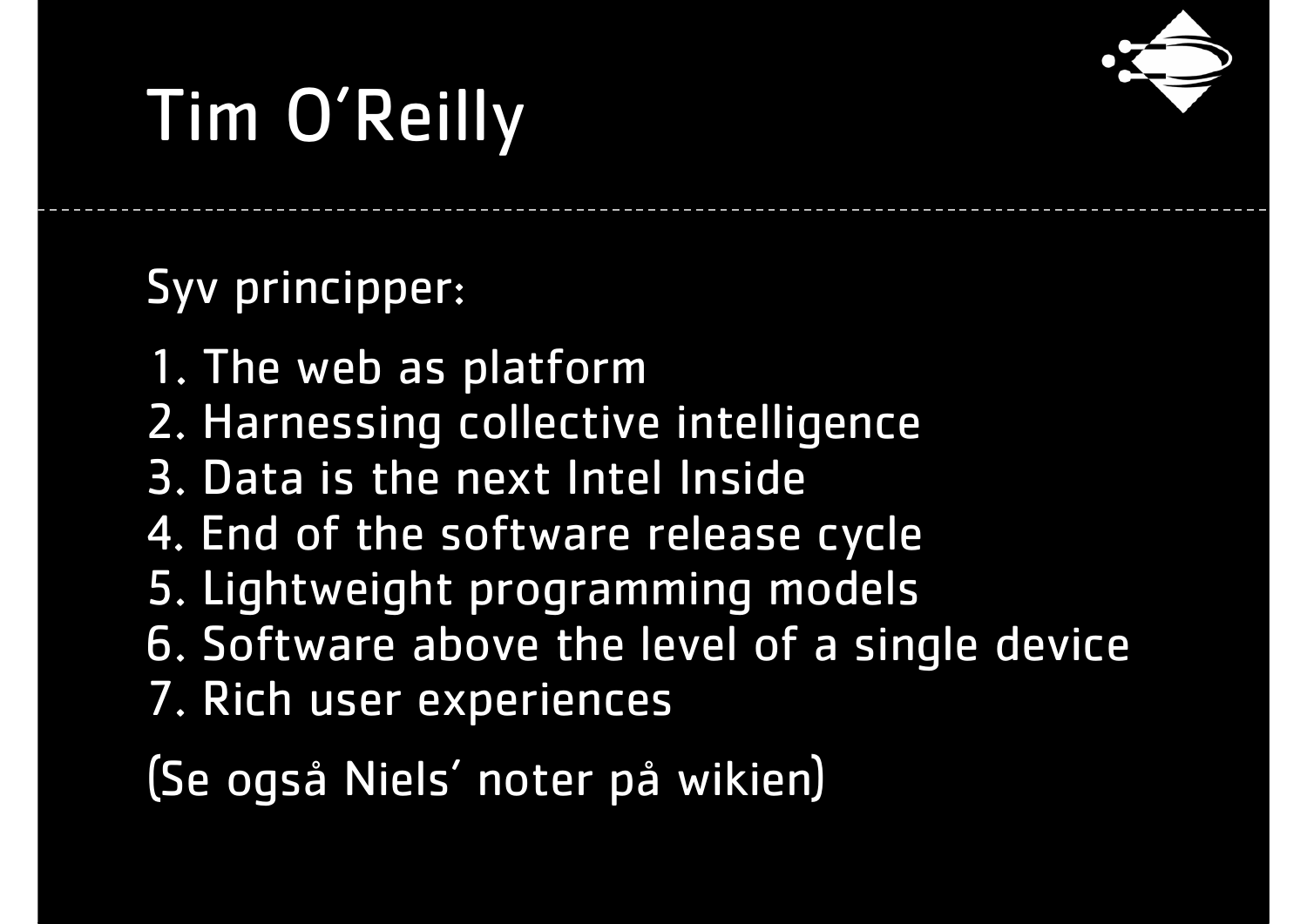

# O'Reilly – "compact"

"Web 2.0 is the network as platform, spanning all connected devices; Web 2.0 applications are those that make the most of the intrinsic advantages of that platform: delivering software as a continuallyupdated service that gets better the more people use it, consuming and remixing data from multiple sources, including individual users, while providing their own data and services in a form that allows remixing by others, creating network effects through an "architecture of participation," and going beyond the page metaphor of Web 1.0 to deliver rich user experiences."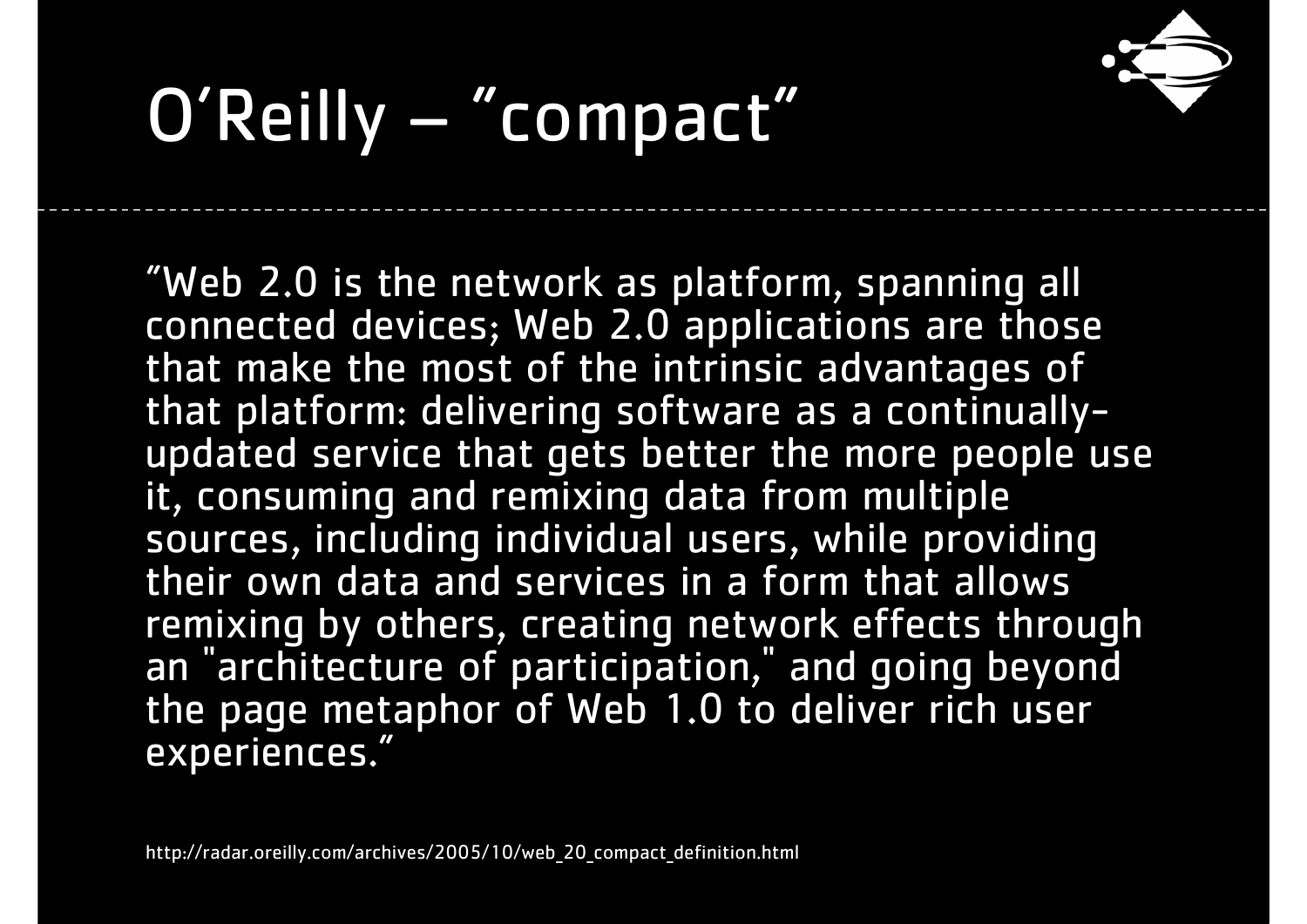

## Paul Graham

Ajax, demokrati, brugercentreret

#### "Using the web the way it's meant to be used."

"It just means doing things right, and it's a bad sign when you have a special word for that."

http://www.paulgraham.com/web20.html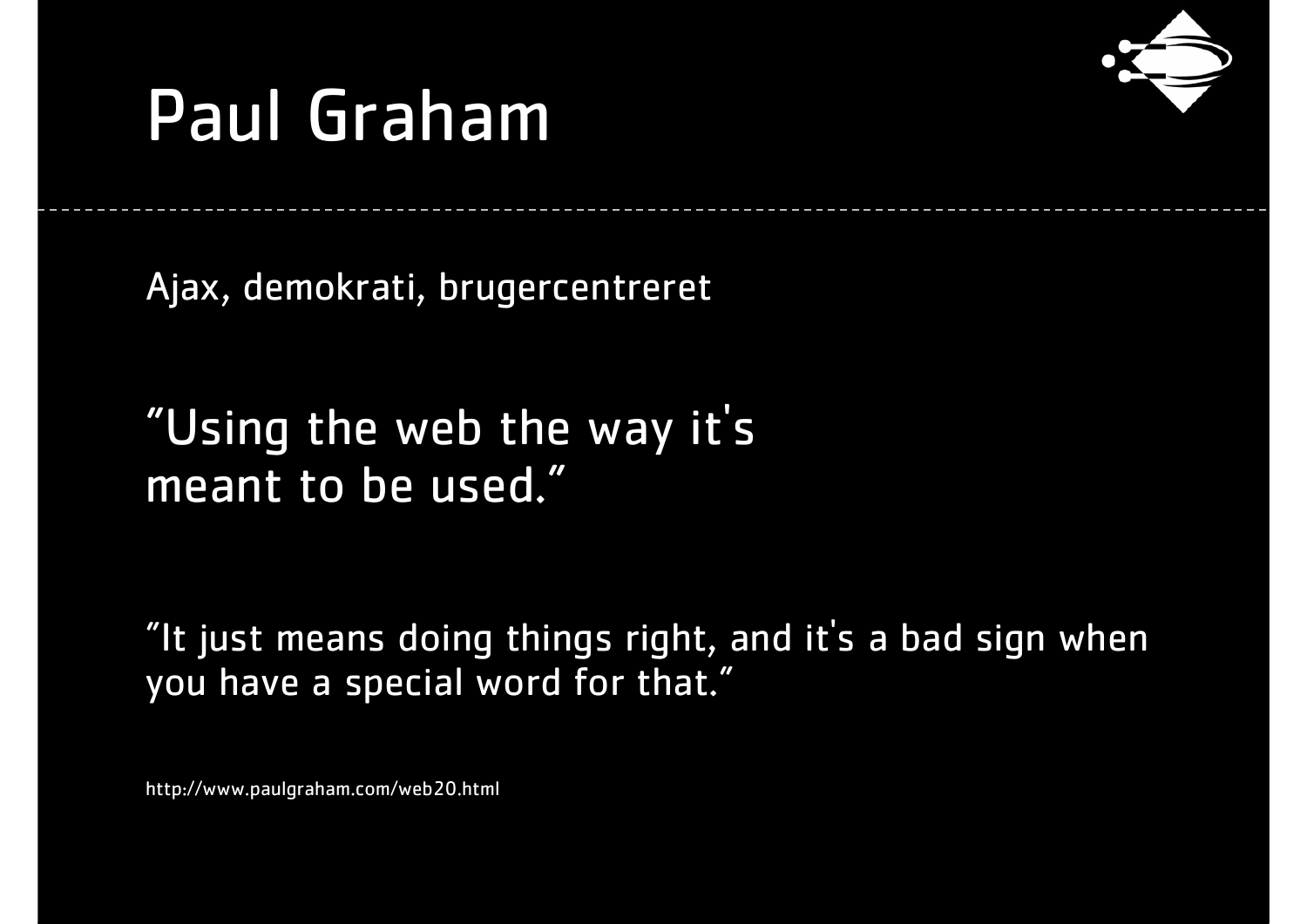

# Wikipedia

"A perceived second generation of web-based communities and hosted services […] which aim to facilitate collaboration and sharing between users."

http://en.wikipedia.org/wiki/Web\_2.0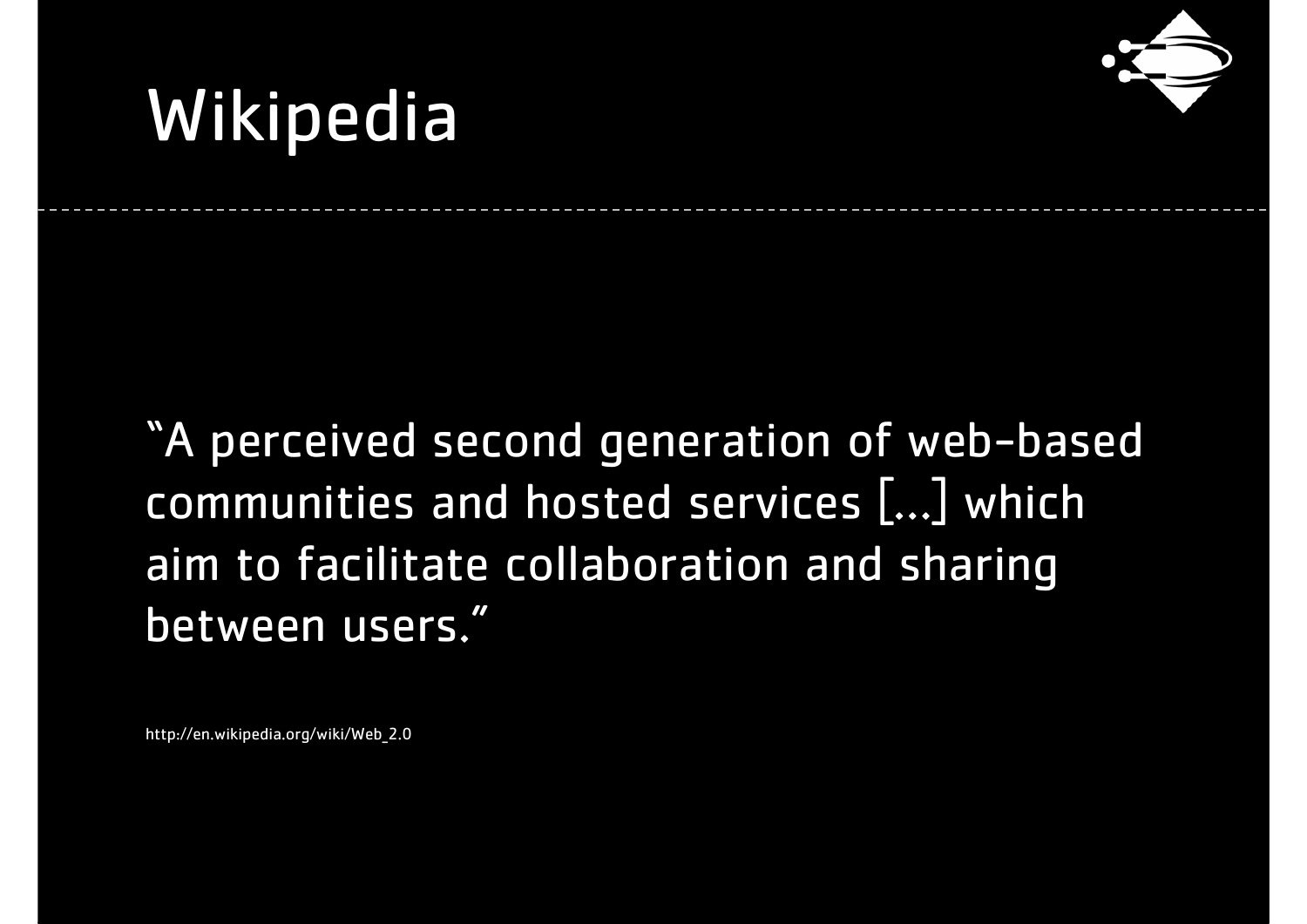

## Jeff Bezos

#### "Web 2.0 is about making the Internet useful for computers."

http://www.oreillynet.com/pub/a/network/2004/10/06/bezos.html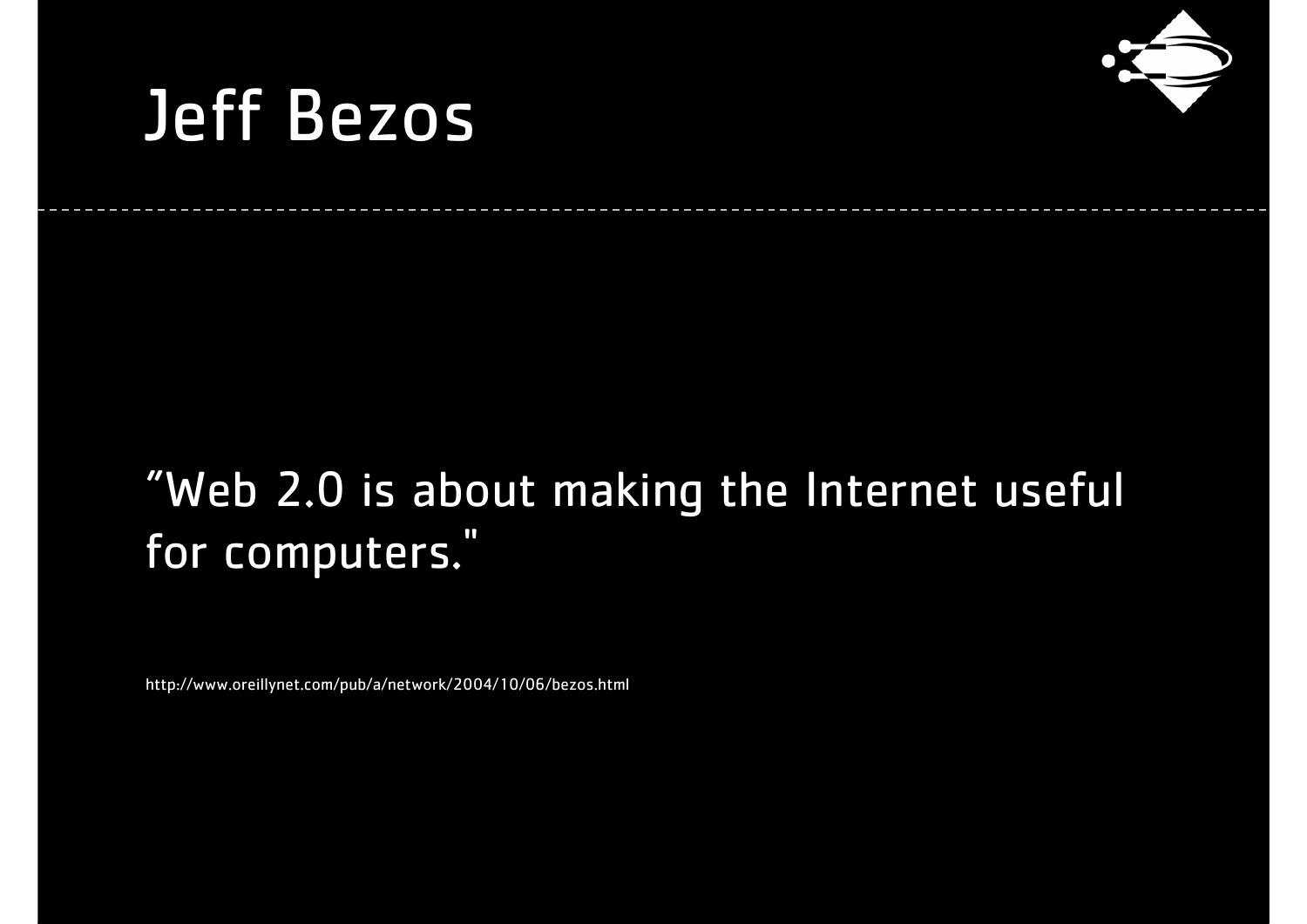

# **Opsummering**

Web som "Platform" Brugergenereret indhold Samarbejde Data, indhold, databaser er det vigtige Kollektiv intelligens Beta Gode brugeroplevelser Web!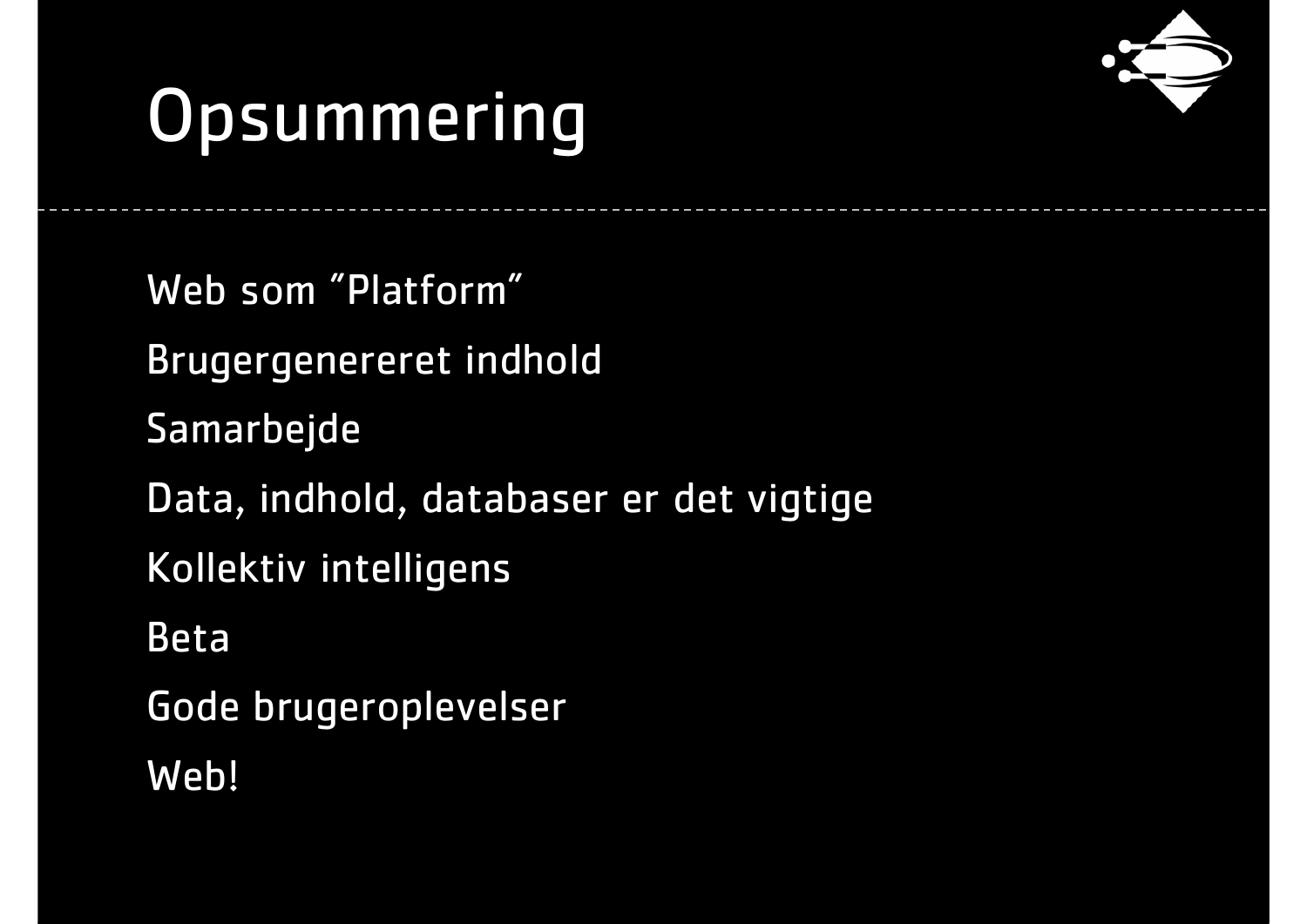Ikke-social software?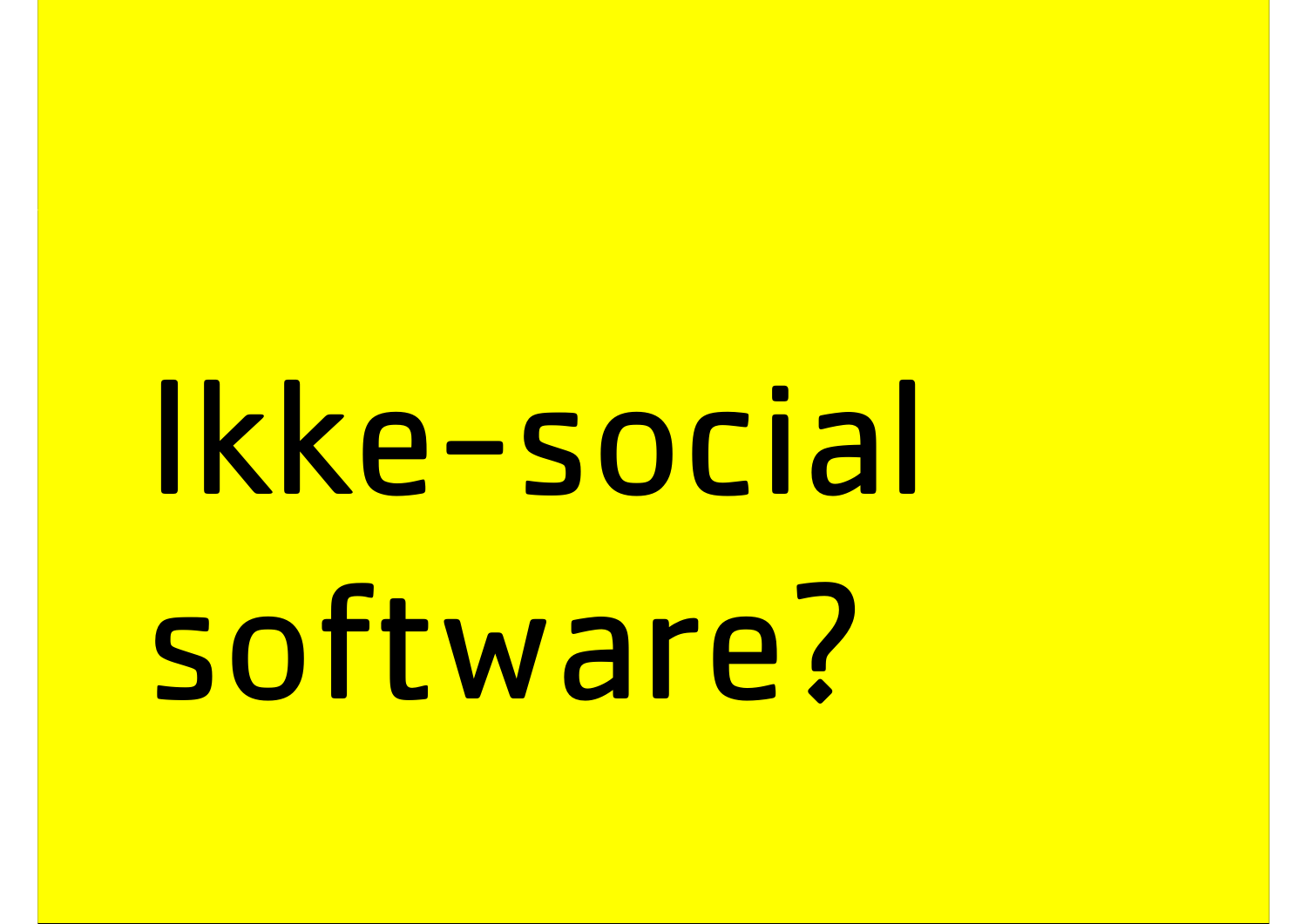

#### Giver det mening at tale om "ikke-social software"?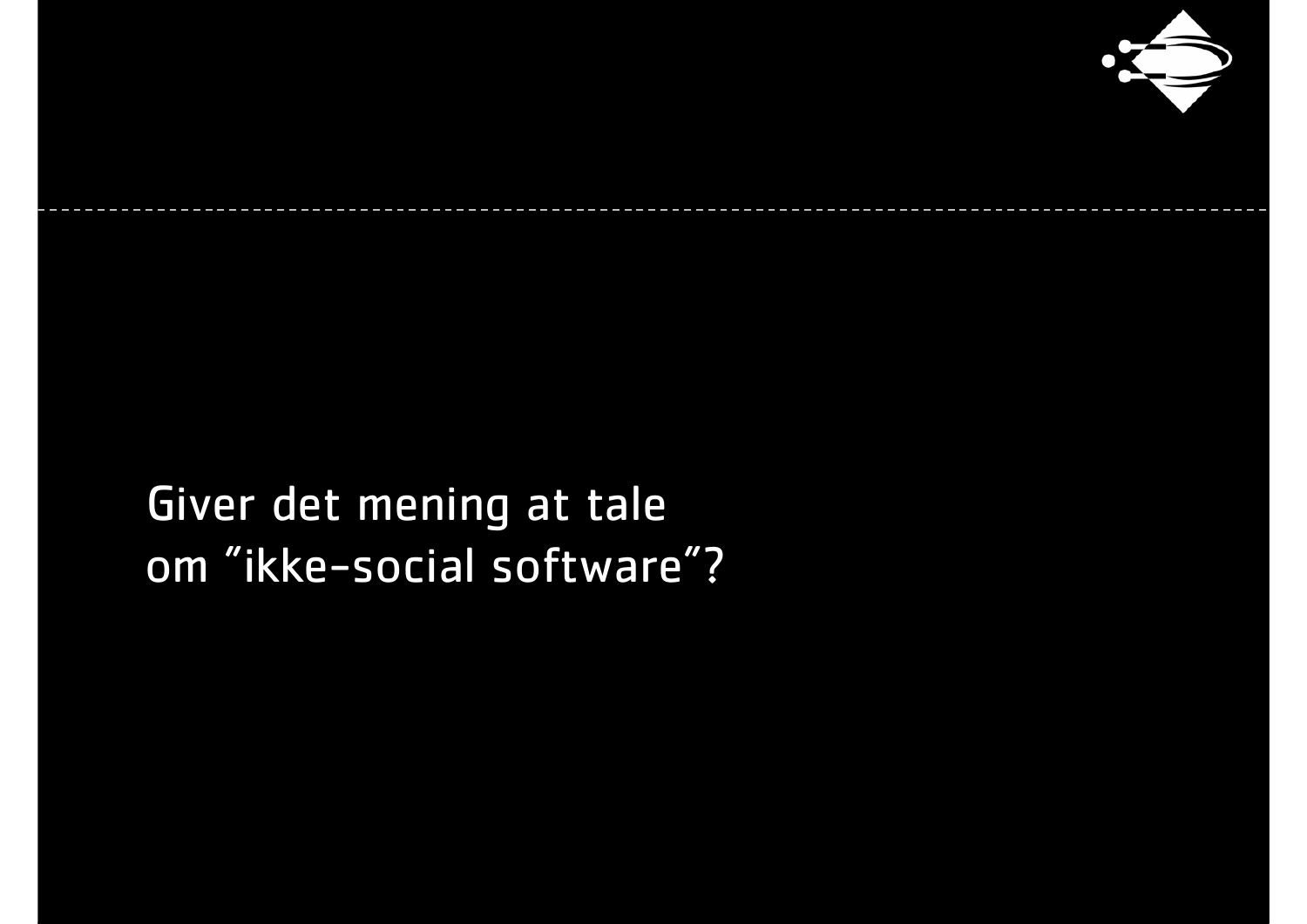

#### Måske som software, der vil have sociale relationer til at indrette sig efter softwaren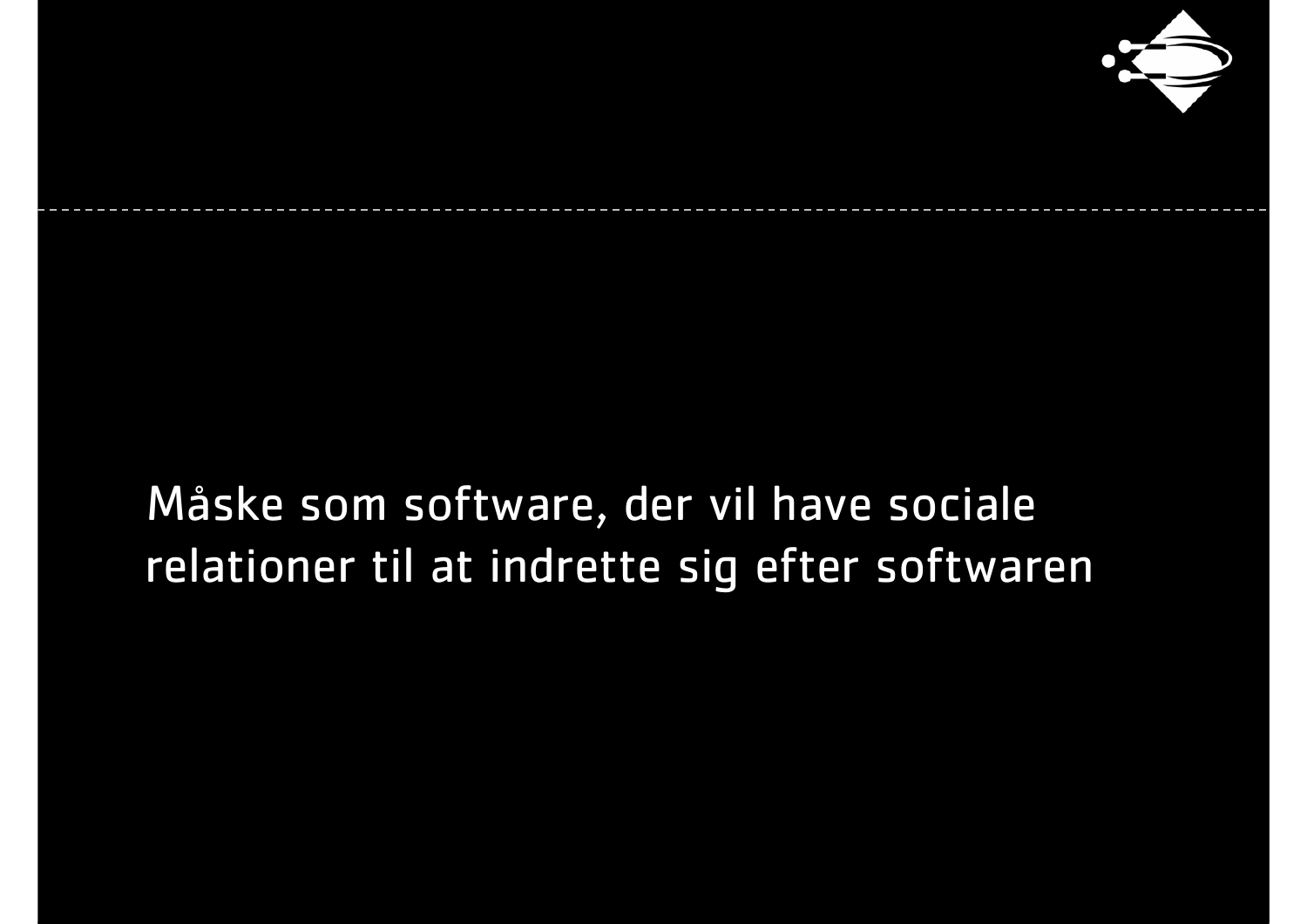

## Maconomy ? (og andre time-sag-systemer) Project ? PB Wiki ?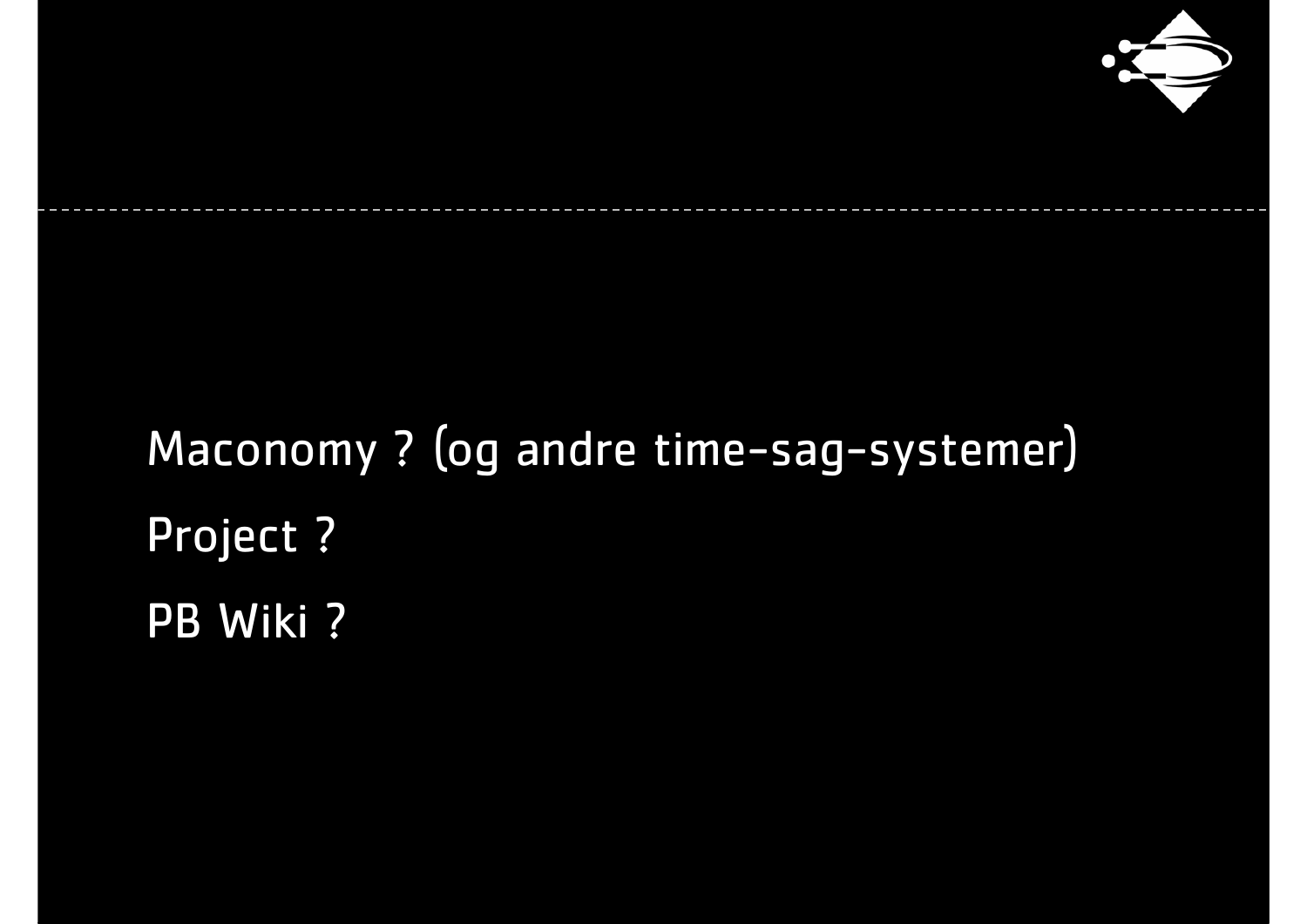

#### Måske som software, der ikke indtænker sociale relationer.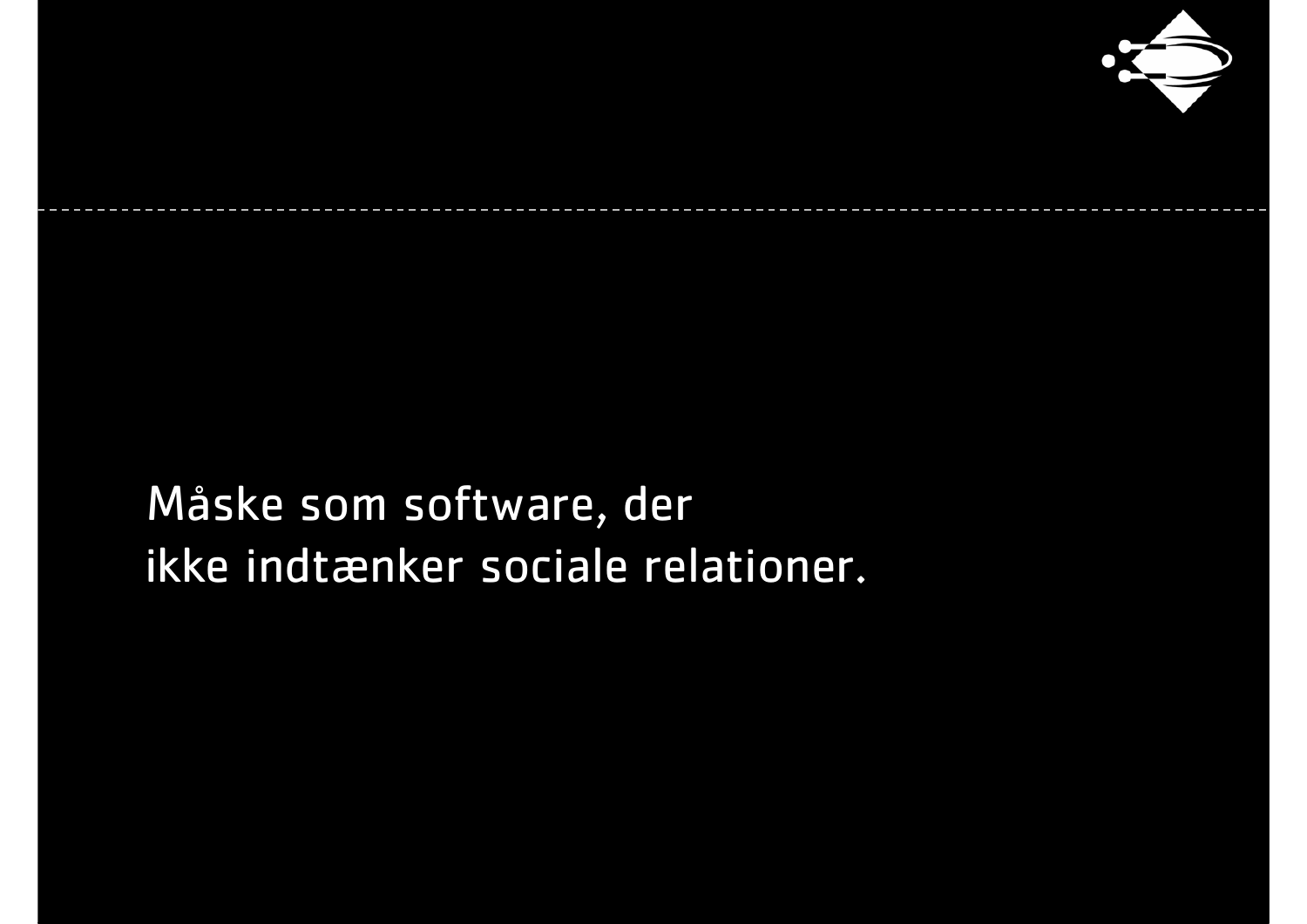

Firewall ? Apache (webserver) ? Netbank ?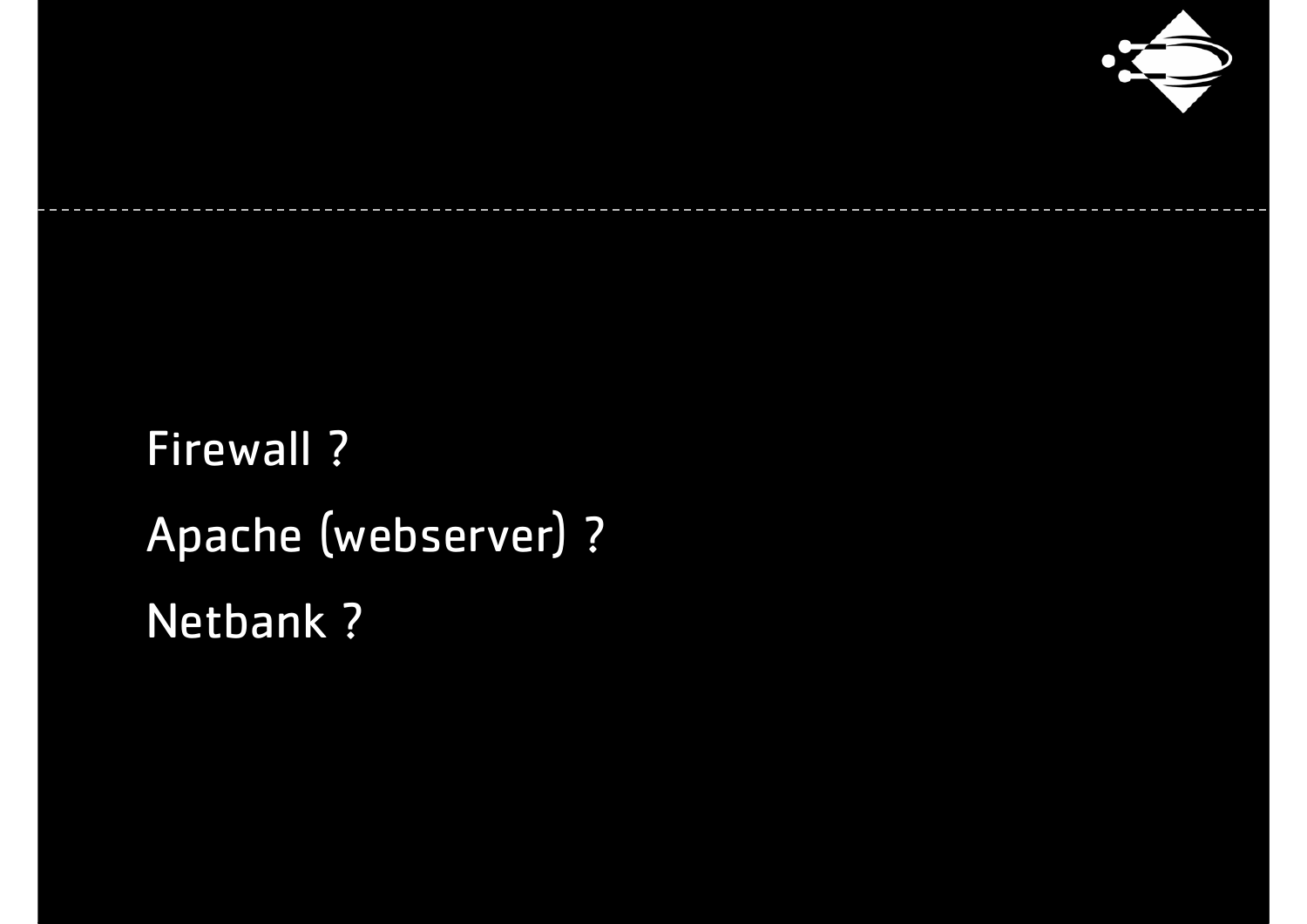

#### Eller lidt udvidet:

#### Måske som software, der ikke støtter, udvider eller får værdi fra sociale strukturer.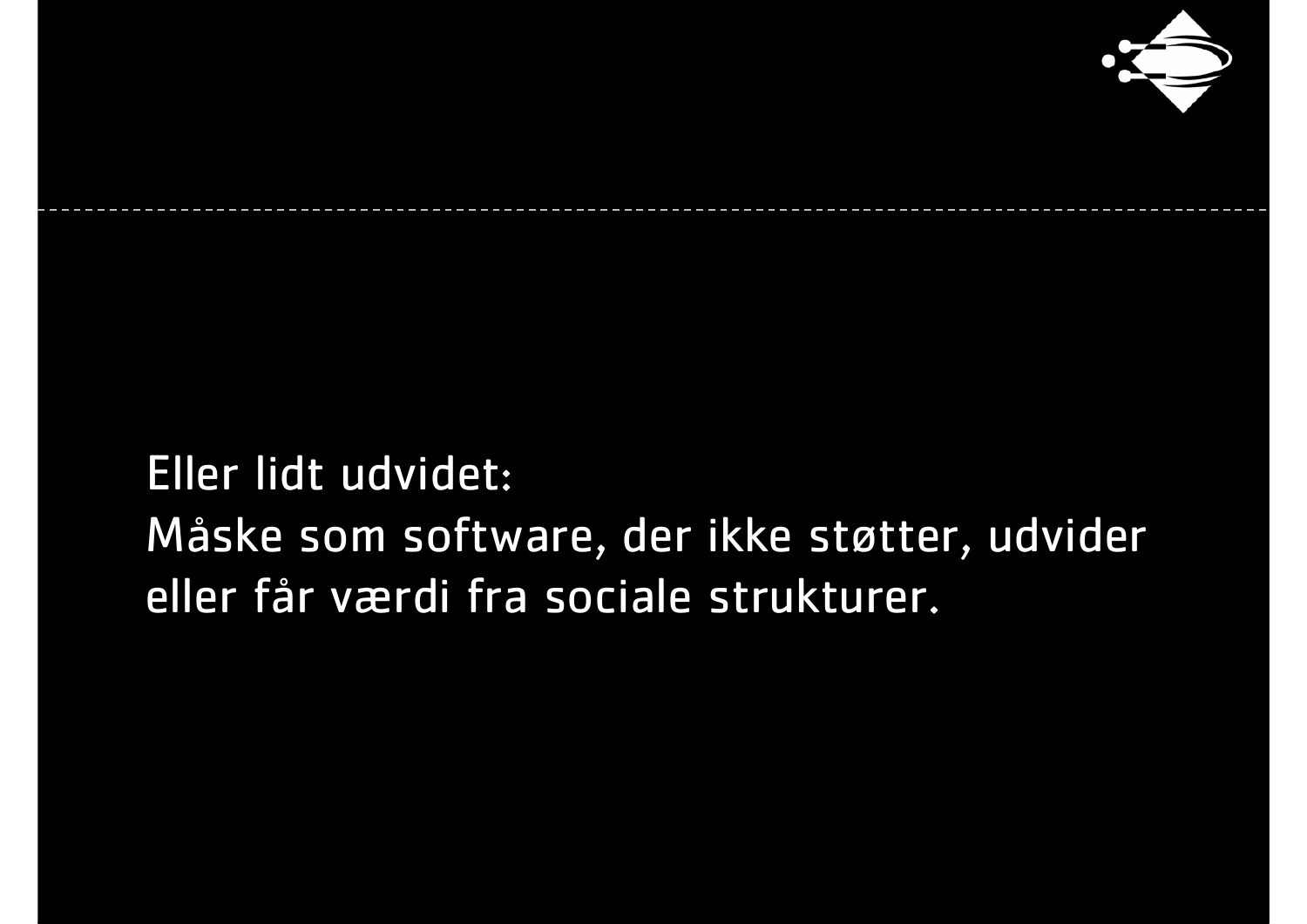

### Word ? Operativ-systemer ?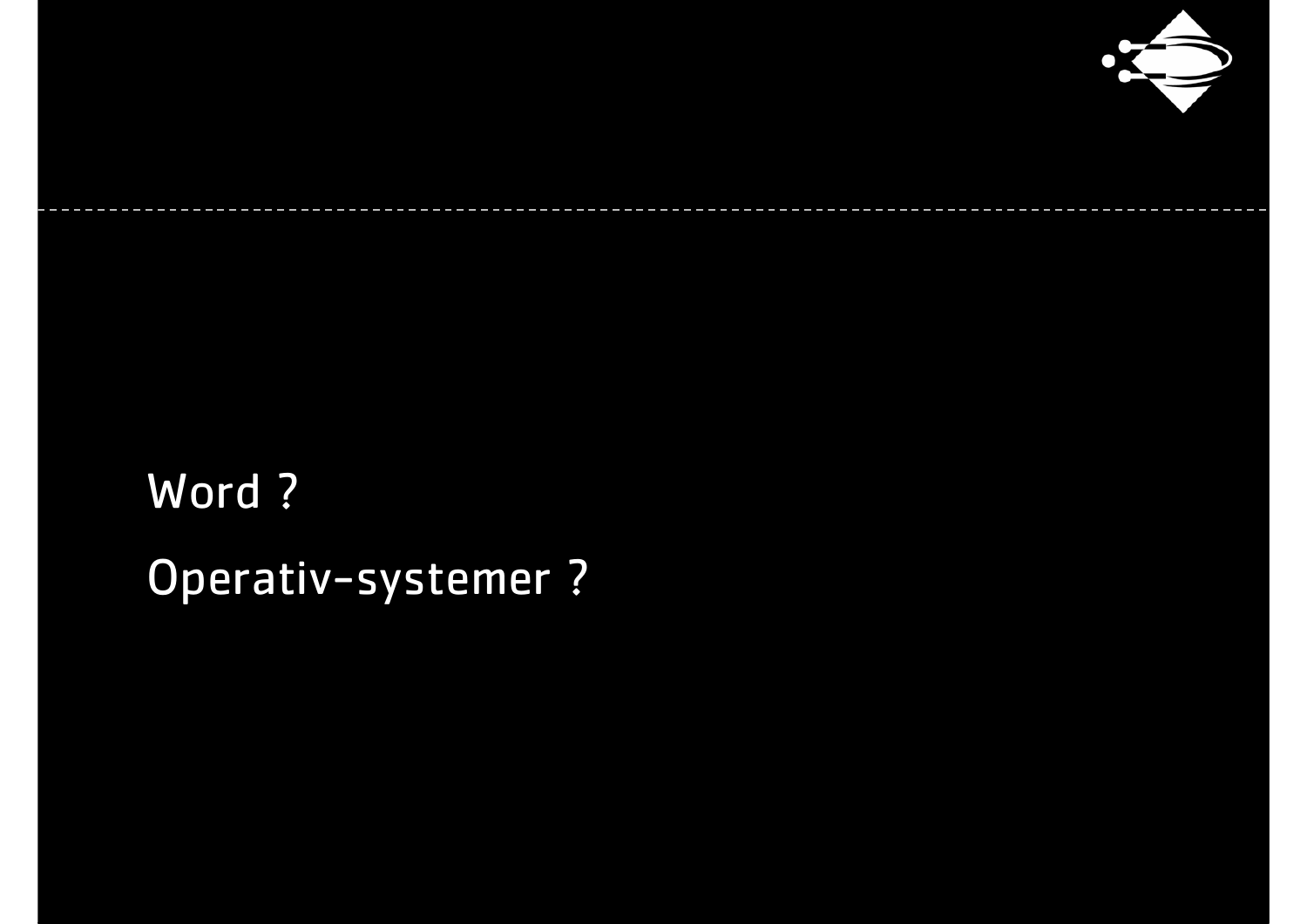# Øvelser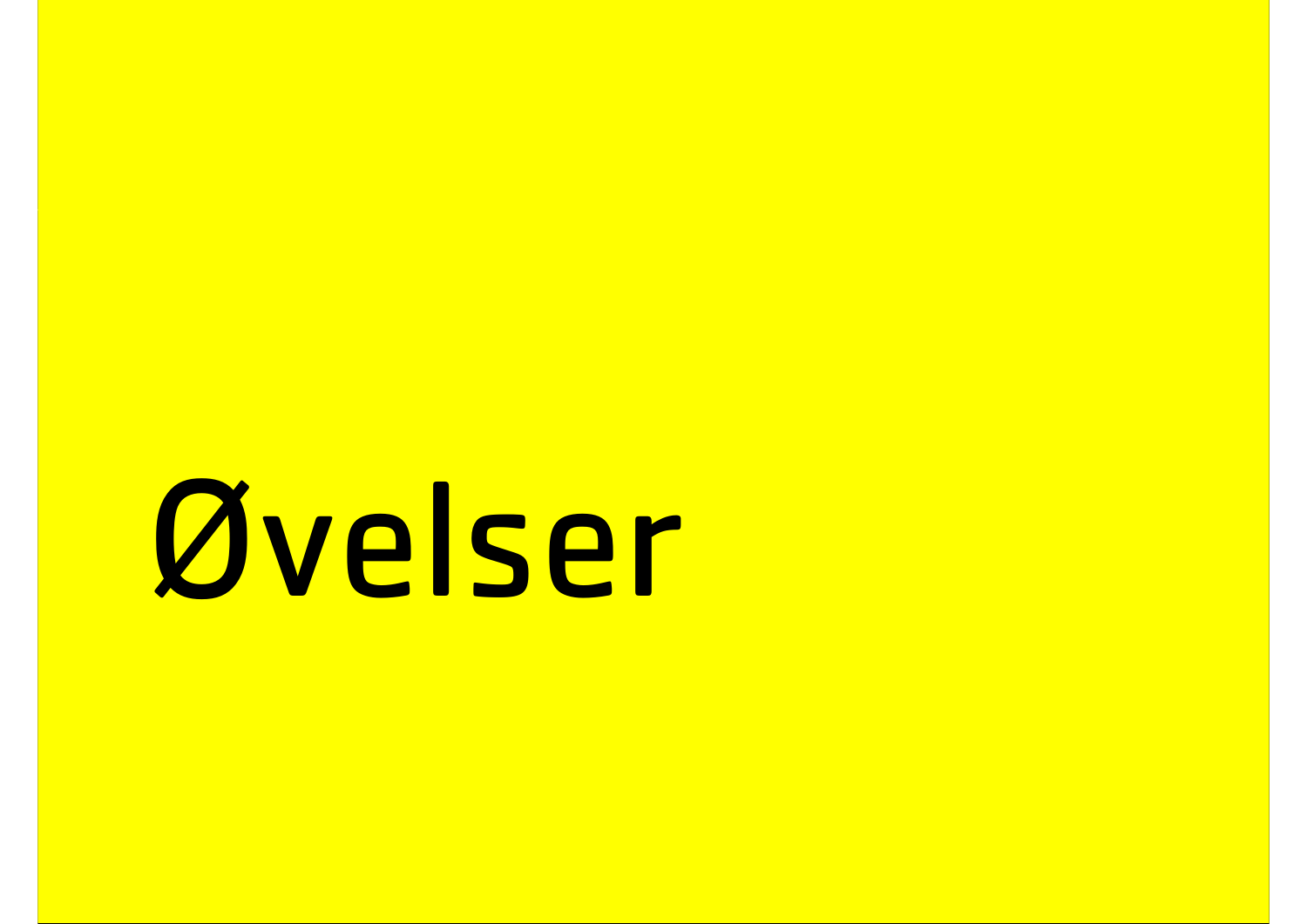

# Øvelser – gang 5 & 6

#### Fortsat fra sidste gang

Formuler en definition af social software (gerne i grupper), og skriv en kort motivation.

Tag kortfattet stilling til, hvordan minimum tre af de læste tekster fra tema 1 kan bruges som hjælp/ udgangspunkt for en definition. Vær gerne kritisk.

(Mini-opgaven er nu ca. 1 side, som lægges ind i wikien hvorfra den kan redigeres videre)

På tirsdag fremlæggelser og diskussion